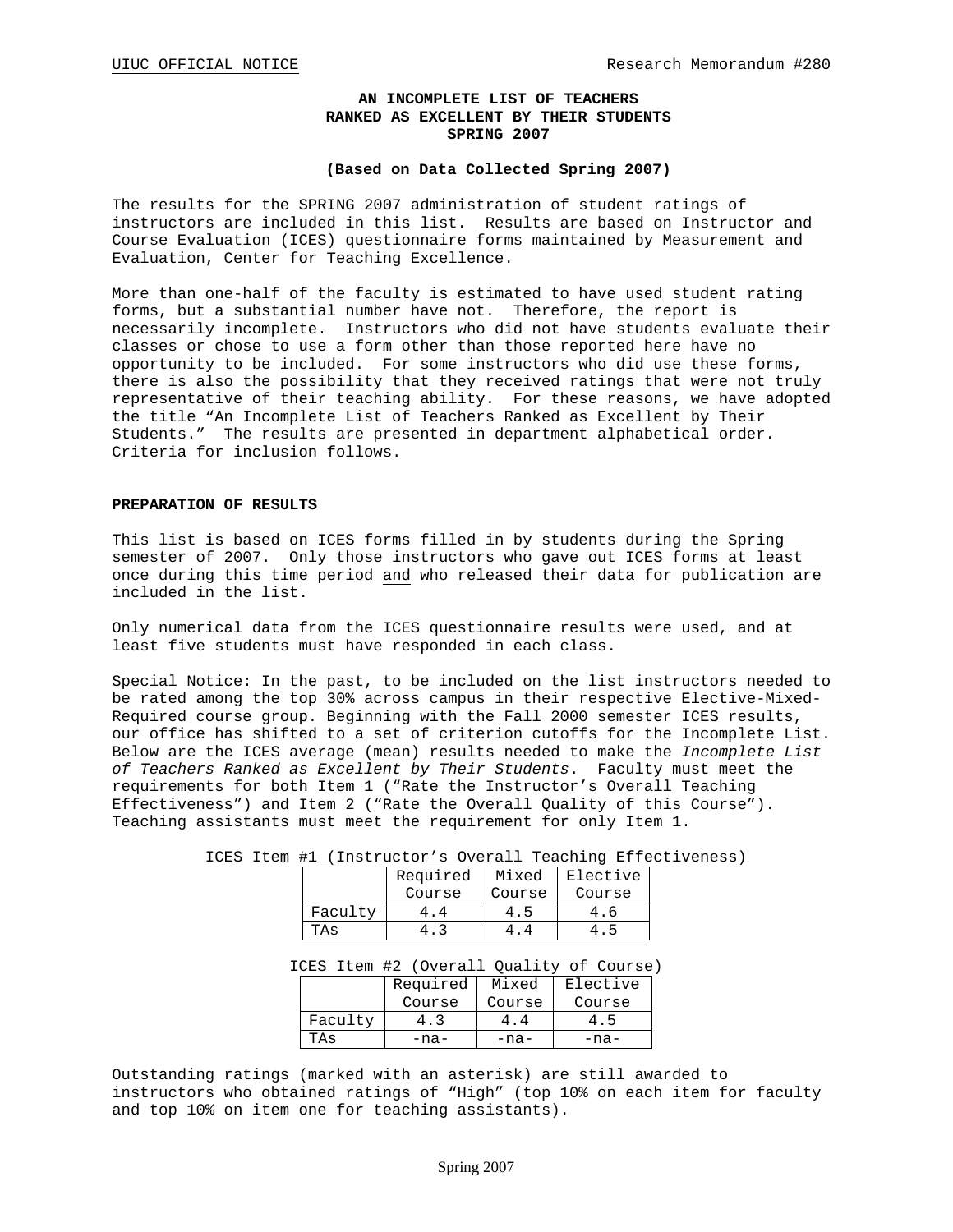Instructors' names are listed alphabetically within each department. The specific courses that were used in the ratings are indicated by the course numbers that follow the instructor's name.

## **The symbols used in the list have the following meaning: T.A. - Teaching Assistant \* - The instructor ratings were outstanding.**

This list of excellent teachers was compiled by staff at Measurement and Evaluation of the Center for Teaching Excellence. More information about the report may be obtained by contacting Measurement and Evaluation, 247 Armory Building, 333-3490. Recent incomplete lists can be found on the Web at <http://www.cte.uiuc.edu/dme/ices/incldir.html>

#### ACCOUNTANCY

| BAKER, S              |    | TA 202  |
|-----------------------|----|---------|
| BOGHOSIAN, S          |    | TA 201  |
| BREWSTER, B           |    | TA 405  |
| * CARNAHAN, S         | TA | 202     |
| LI, Y                 |    | 303     |
| LIPETRI,G             |    | TA 202  |
| MIKOLAJCZYK, M        | TA | 201     |
| * MOSEBACH, J         |    | 312     |
| NEKRASZ, F            |    | 510     |
| PEECHER, M            |    | 405,593 |
| SANDRETTO, M          |    | 303     |
| SMITH,E               | TA | 202     |
| SMITH, S              |    | 304     |
| * STERNBURG, T        |    | 552     |
| SULA, K               | TA | 202     |
| * SUTOR,K             |    | TA 201  |
| ADVERTISING           |    |         |
| CATE, S               |    | 400     |
| $*$ COLE, C           |    | 400     |
| GIARDINA, M           |    | 400,411 |
| * HALL, S             |    | 300,400 |
| MINCYTE, D            |    | 583,587 |
| MITCHELL, A           |    | TA 450  |
| MOREIRA, C            | TA | 493     |
| OH, S                 | TA | 481     |
| * SHELDON, P          |    | 450,499 |
| AEROSPACE ENGINEERING |    |         |
| BODONY, D             |    | 312     |
| CONWAY, B             |    | 201     |
| ELLIOTT, G            |    | 598     |
| GEUBELLE, P           |    | 420     |
| NEOGI, N              |    | 498     |
| PRUSSING, J           |    | 403     |
| AFRO-AMERICAN STUDIES |    |         |
| * BENSON, C           |    | 410     |
| DORR, K               |    | 398     |
| * FLYNN, K            |    | 103,410 |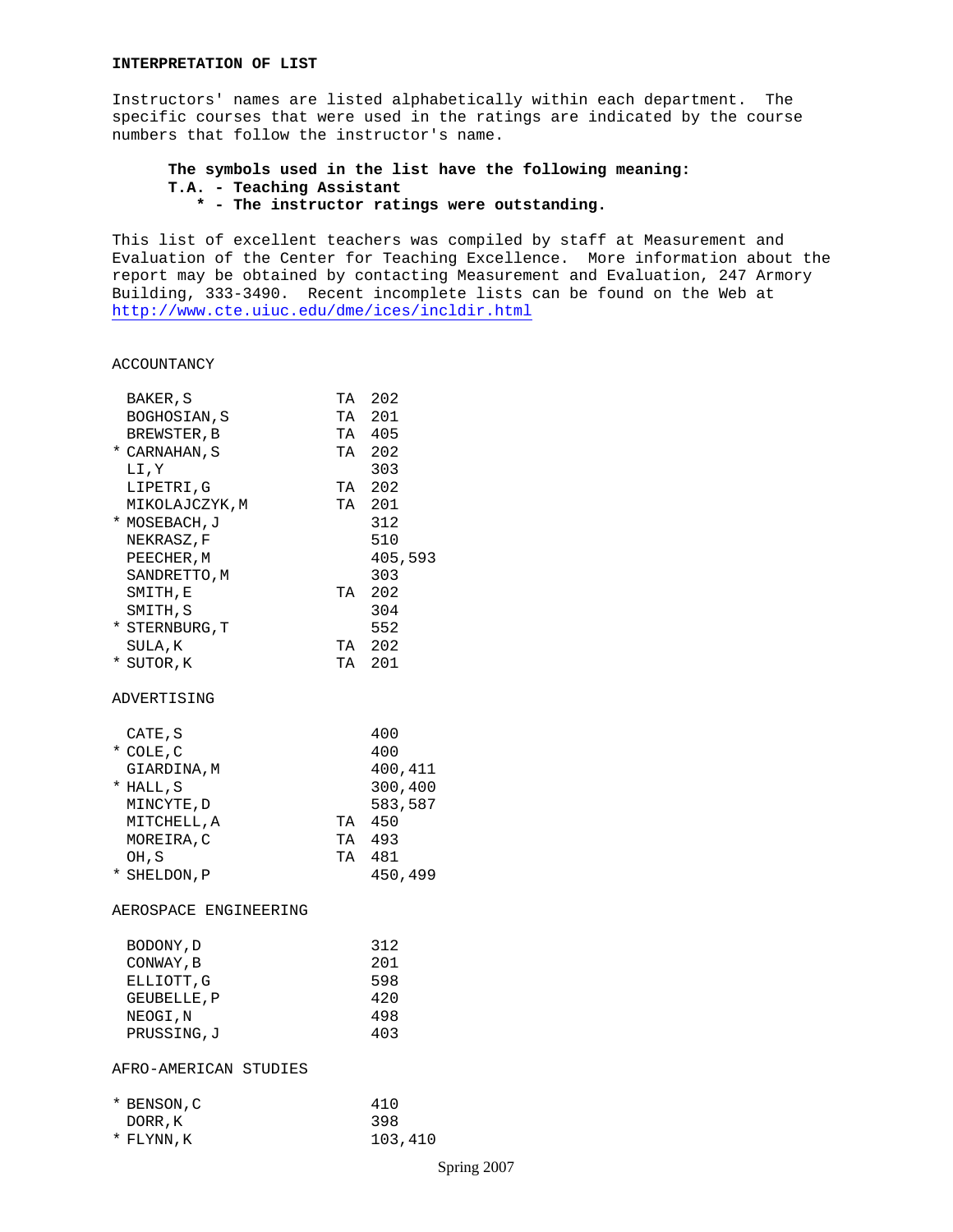| JARRETT, R     | 498 |
|----------------|-----|
| * KAPLAN, S    | 498 |
| $*$ LANG, C    | 597 |
| MCDUFFIE.E     | 383 |
| * PATTERSON, W | 398 |
|                |     |

## AGRICULTURAL & BIOLOGICAL ENGINEERING

| BURIAK, P   | 100 |
|-------------|-----|
| DAVIDSON, P | 456 |
| ECKHOFF, S  | 502 |
| HANSEN, A   | 464 |
| * KALITA, P | 456 |
| SINGH.V     | 488 |
| WANG,O      | 425 |
| ZHANG, Y    | 222 |

# AGRICULTURAL & CONSUMER ECONOMICS

|   | ARENDS-KUENNING, M | 474     |
|---|--------------------|---------|
|   | * BULLOCK, D       | 503     |
| * | ELLINGER, P        | 199     |
|   | ENDRES, A          | 403,592 |
|   | $*$ LO, A          | 161     |
|   | MAZZOCCO, M        | 499     |
|   | NEELAKANTAN, U     | 445     |
|   | NELSON, C          | 502     |
|   | ONAL , H           | 565,567 |
|   | * STODDARD, P      | 232     |
| * | WARFIELD, R        | 199     |
|   | WINTER-NELSON, A   | 254,454 |

### AIR FORCE AEROSPACE STUDIES

| * HUNTLEY, J   | 332 |
|----------------|-----|
| KERR, D        | 112 |
| * RARDIN, M    | 342 |
| * RETALLICK, M | 222 |

## AMERICAN INDIAN STUDIES

| BYRD, J    | 490 |
|------------|-----|
| * REESE, D | 490 |

ANIMAL SCIENCES

| BAHR, J         |    | 531                     |
|-----------------|----|-------------------------|
| BREEN, S        | TA | 331                     |
| CANN, I         |    | 451                     |
| * CARR, T       |    | 209                     |
| $*$ COBB, A     |    | 103                     |
| GRAVES, C       |    | 533                     |
| HURLEY, W       |    | 103,438                 |
| HUTJENS, M      |    | 423                     |
| * KESLER, D     |    | 110, 295, 298, 331, 593 |
| KILLEFER, J     |    | 590                     |
| KLINE, K        |    | 306                     |
| * KOELKEBECK, K |    | 404                     |
| LEICK, C        | TA | 209                     |
| MESOUITA, F     | TA | 331                     |
| * PARSONS, C    |    | 404                     |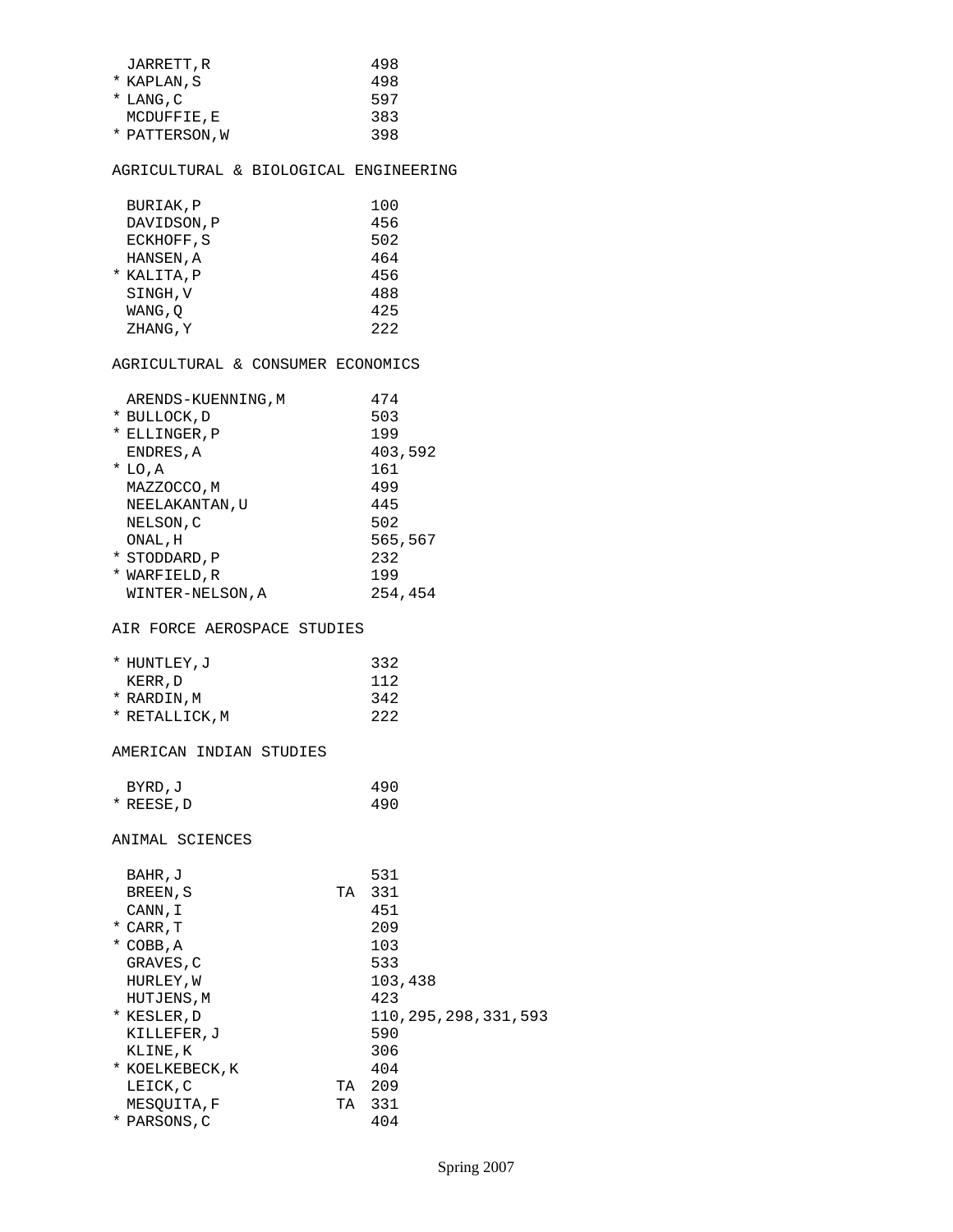| SWANSON, K        |    | 422           |
|-------------------|----|---------------|
| YAO,H             |    | 531           |
|                   |    |               |
| ANTHROPOLOGY      |    |               |
|                   |    |               |
| BUNZL,M           |    | 199           |
| CHO, S            |    | TA 230        |
| FARNELL, B        |    | 165           |
| GILLESPIE, T      |    | 515           |
| ROSEMAN, C        |    | 240           |
| SAUL, M           |    | 423           |
| SILVERMAN, H      |    | 180           |
| STUMPF, R         |    | 199           |
|                   |    | TA 359        |
| * VEGA, S         |    | TA 240        |
| * WILLIAMS, S     |    |               |
|                   |    |               |
| ARCHITECTURE      |    |               |
|                   |    |               |
| DEARBORN, L       |    | 572           |
| ERWIN, W          |    | 554           |
| HEMINGWAY, E      |    | 572           |
| HINDERS, K        |    | 199, 374, 576 |
| KIM,M             |    | 547           |
| KRISHNAN, S       |    | 352           |
| MALNAR, J         |    | 476           |
| MARINA, A         |    | 210           |
| MOCHIZUKI,J       |    | TA 352        |
| * MURRAY, S       |    | 374,576       |
| PLUMMER, H        |    | 574           |
| POSS, J           |    | 374,574       |
| $*$ REAM, $J$     |    | TA 432        |
|                   |    | TA 352        |
| * SHARKEY,C       |    |               |
| STALLMEYER, J     |    | 576           |
|                   |    |               |
| ART & DESIGN      |    |               |
|                   |    |               |
| ALBRECHT, T       |    | 104,351       |
| BAKKER, C         |    | 351           |
| * BATTEN, L       |    | 261,362       |
| BAUER, C          |    | 322           |
| CAMPBELL, L       |    | 203,502,503   |
| CHIN, C           | TA | 204           |
| CLARK, N          |    | TA 254        |
| DOUGLAS, R        |    | 199           |
| * DUGGER, A       |    | 254           |
| GOSCHA, D         |    | 212           |
| GRIFFIS, R        |    | 595           |
| GUNJI,K           |    | 108           |
|                   |    |               |
| GUNJI-BALLSRUD, J |    | 299, 391, 411 |
| GUTHRIE, G        |    | 105,499       |
| HAMILTON, K       |    | 343, 392, 499 |
| HANSEN, N         | TA | 112           |
| HOLADAY, J        |    | TA 112        |
| HOLDING, C        |    | TA 250        |
| HUDSON, B         |    | 191           |
| JENNINGS, J       |    | 213           |
| * KOCA, K         | TA | 112           |
| KOSTELL, S        |    | 343           |
| KOVATCH, R        |    | 210           |
| KUECHLER, J       | TA | 115           |
| LOVETT, M         |    | 250           |
| MENDELSON, J      |    | 348           |
|                   |    |               |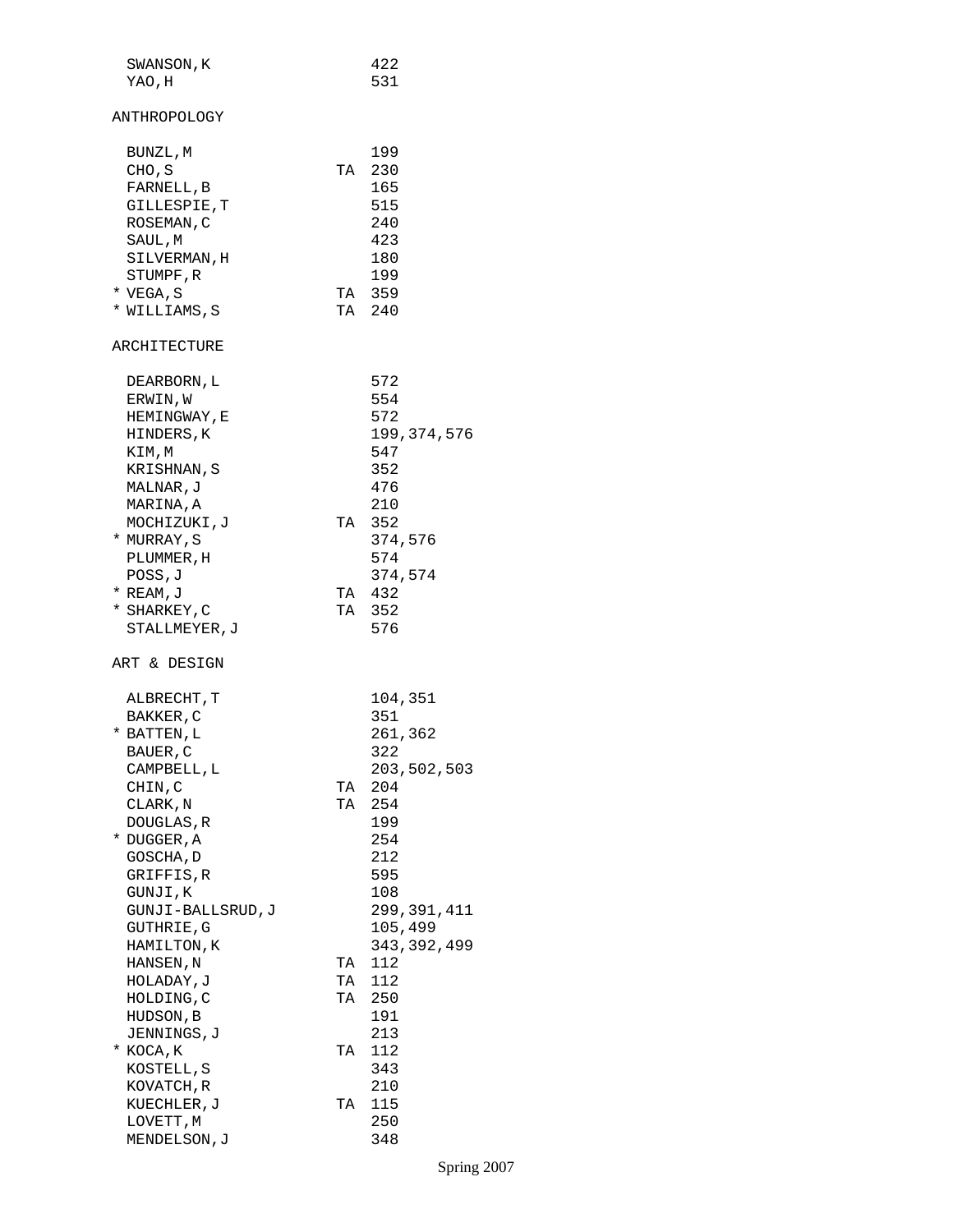| MUELLER, E<br>MURRAY-TIEDGE, D<br>* NETTLES, B<br>ORR , ${\tt P}$<br>PURKISS, K<br>RIEDLER, M<br>ROBBENNOLT, L<br>SCHOTT, G<br>* SQUIER,J<br>* THEIDE, B<br>THOMAS, J<br>VAN LAAR, T<br>WAARALA, A<br>WALKER PINES, T<br>* WEAVER, D<br>WIESENER, C |    | TA 115<br>TA 423<br>200,299<br>TA 451<br>TA 252<br>TA 140<br>362,595<br>TA 231<br>199,499<br>199,431<br>243,391<br>451<br>TA 260<br>TA 202<br>443<br>210 |
|-----------------------------------------------------------------------------------------------------------------------------------------------------------------------------------------------------------------------------------------------------|----|----------------------------------------------------------------------------------------------------------------------------------------------------------|
| ASIAN AMERICAN STUDIES                                                                                                                                                                                                                              |    |                                                                                                                                                          |
| ABELMANN, N<br>CACHO, L<br>MENDOZA, V<br>ONO, K<br>RANA, J                                                                                                                                                                                          |    | 450<br>590<br>286<br>590<br>199                                                                                                                          |
| ASTRONOMY                                                                                                                                                                                                                                           |    |                                                                                                                                                          |
| * DOLENCE, J<br>DUNNE, B<br>* FIELDS,B<br>LOONEY, L<br>* SEALE,J                                                                                                                                                                                    |    | TA 122<br>100<br>210<br>596<br>TA 122                                                                                                                    |
| ATMOSPHERIC SCIENCES                                                                                                                                                                                                                                |    |                                                                                                                                                          |
| HAMPTON, J<br>KAUFELD, W<br>MAK, M<br>NESBITT, S<br>SNODGRASS, E                                                                                                                                                                                    |    | TA 100<br>TA 100<br>520<br>403<br>120                                                                                                                    |
| AVIATION                                                                                                                                                                                                                                            |    |                                                                                                                                                          |
| BOYD, D<br>CASE, A<br>CHANGNON , N<br>HINEBAUGH, K<br>* HOLBROOK, C<br>* LUCAS, D<br>MCLAINE,J<br>MICULKA, B<br>PARKER, G<br>PLENCNER, C<br>ROGERS, J<br>SELOOVER, C<br>SUPPOK, R<br>TALLEUR, D<br>UNANDER, S<br>WAGAHOFF, C<br>WAGNER, J<br>WEST,L | TA | 320<br>000<br>000<br>000,101<br>000<br>000,140<br>358<br>000<br>000<br>000<br>000<br>200<br>210<br>455<br>381,384,497<br>000<br>000<br>184               |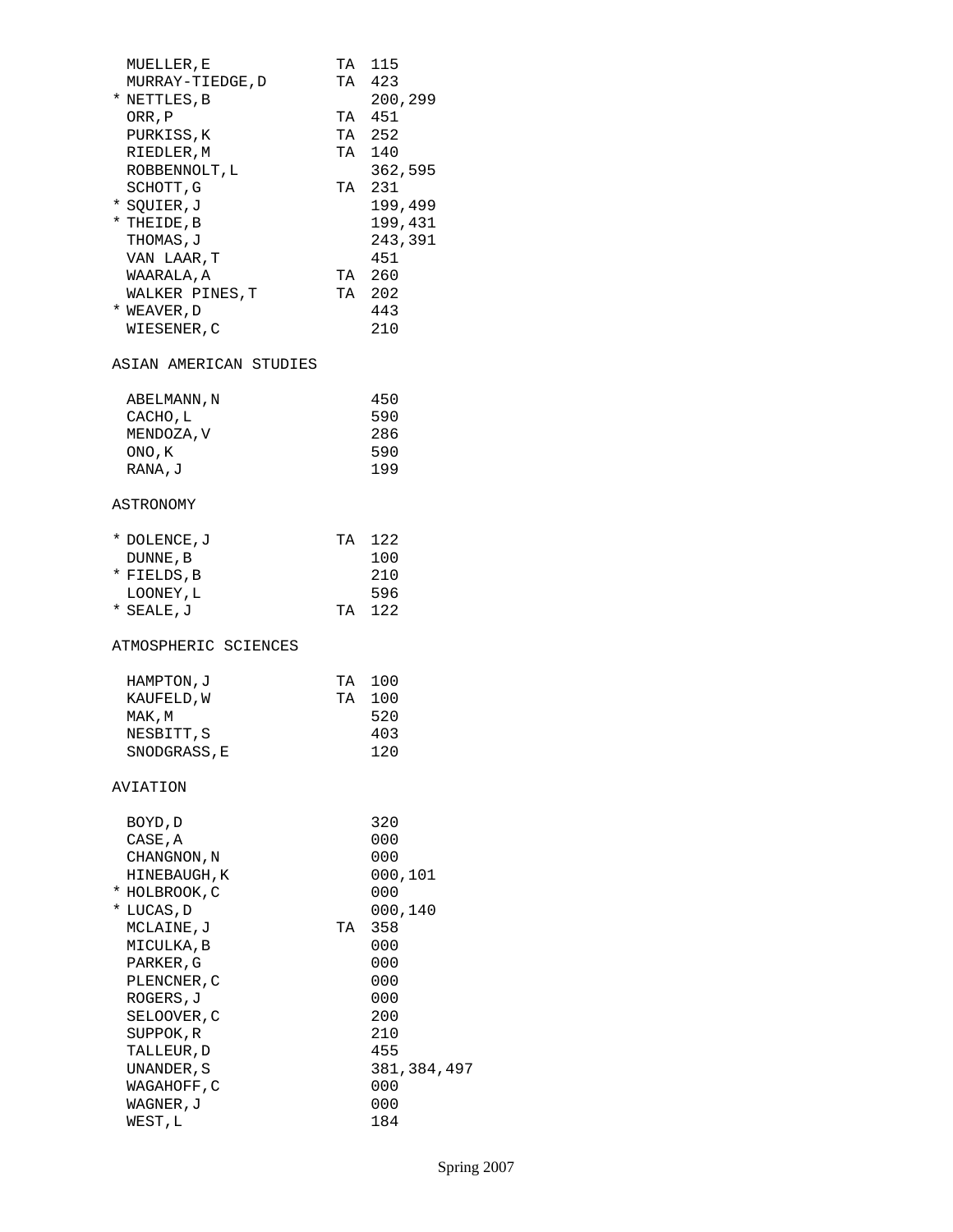| WHITAKER, R                    |    | 000         |
|--------------------------------|----|-------------|
| * WOFFORD, M                   |    | 350,393     |
|                                |    |             |
| BIOENGINEERING                 |    |             |
|                                |    |             |
| * CORDELL, J                   |    | TA 202      |
| INSANA, M                      |    | 398         |
| * MANASTER,J                   |    | TA 202      |
| * POELLMANN, M                 |    | TA 202      |
|                                |    |             |
| BUSINESS ADMINISTRATION        |    |             |
|                                |    |             |
| ANAND, G                       |    | 376         |
| BORDOLOI, S                    |    | 573,574     |
| BROSCHAK, J                    |    | 519         |
| BURKE, J                       |    | TA 354      |
| CHAPLIN, L                     |    | 325         |
| FERTIG, K                      |    | 449         |
| GEBAUER, J                     |    | 353         |
| GENG, Q                        |    | TA 375      |
| HOETKER, G                     |    | 449         |
| KINDT, J                       |    | 300         |
| KURTZ, J                       |    | 445         |
| LEBLEBICI, H                   |    | 504         |
| MAHONEY, J                     |    | 449         |
| MALLIK,S                       |    | 378,566,567 |
| MICHAEL, S                     |    | 461         |
| MINDRUTA, C                    |    | TA 449      |
| MONAHAN, G                     |    | 590         |
| * NORTHCRAFT, G                |    | 508         |
| * PETRUZZI,N                   |    | 505         |
|                                |    |             |
| * SHAVITT, S                   |    | 538         |
| SHAW, M                        |    | 590         |
| SIEMSEN,E                      |    | 590         |
| VISWANATHAN, M                 |    | 590         |
| WHITE,T                        |    | 528         |
| YONTZ, R                       |    | 590         |
| BUSINESS AND TECHNICAL WRITING |    |             |
| BILBRO,R                       |    | TA 263      |
| * BRUBAKER, A                  | TA | 250         |
| BUCK, A                        |    | TA 250      |
|                                |    |             |
| CAMPUS HONORS PROGRAM          |    |             |
| ISSERMAN, A                    |    | 396         |
| * PLEWA.M                      |    | 395         |
| CHEMISTRY                      |    |             |
|                                |    |             |
| * ADAMS, G                     |    | 108         |
| ANDERSON, T                    | TA | 233         |
| BAIR,J                         |    | TA 437      |
| * BARRY,K                      |    | TA 205      |
| BOWEN, A                       |    | TA 104      |
| BUMPUS, S                      |    | TA 574      |
| BURKE, M                       |    | 237         |
| BUSSER, D                      |    | TA 102      |
| CHAINANI,E                     | TA | 103         |
| CHAN, V                        |    | TA 104      |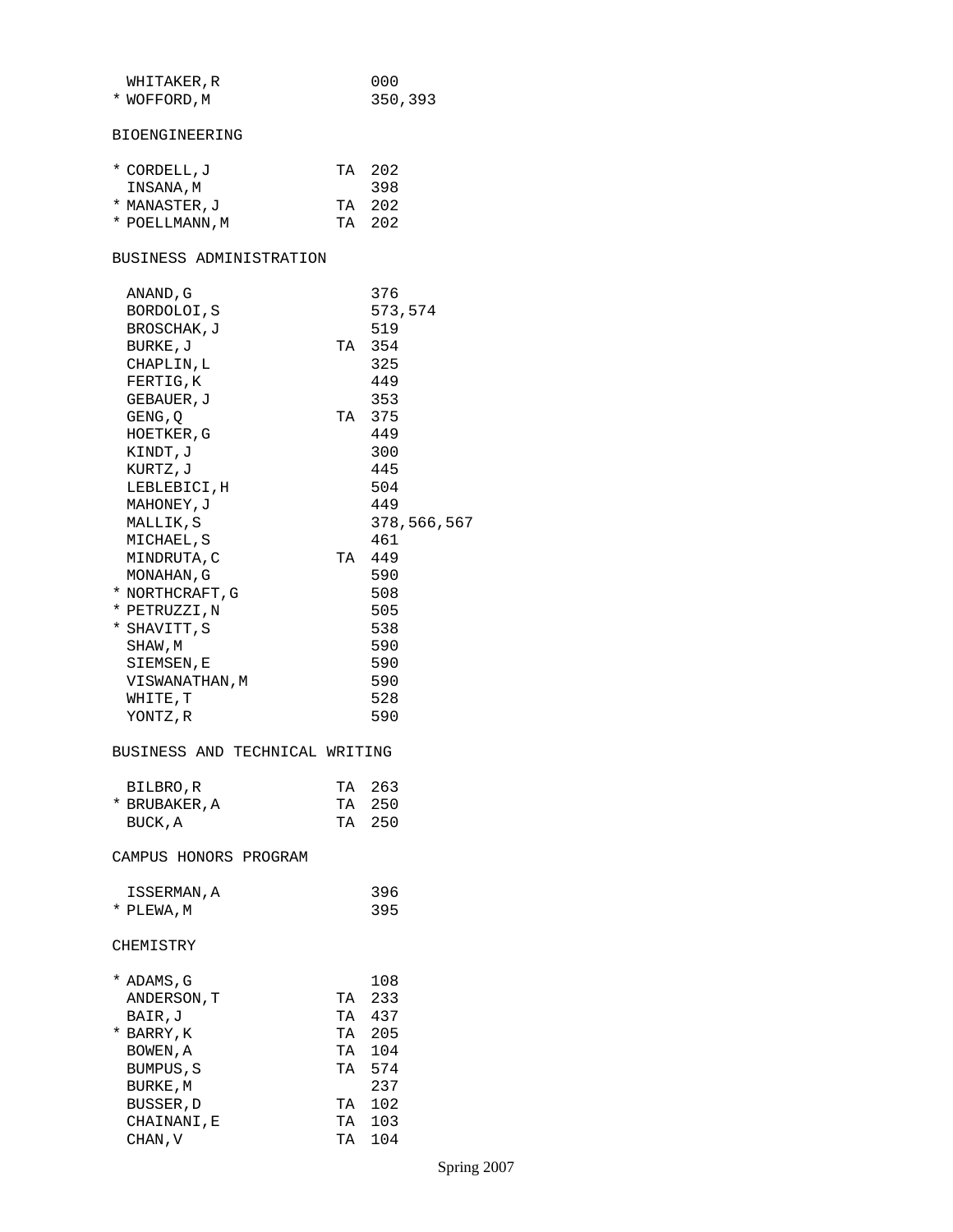| * CHANG, W      |    | TA 233     |
|-----------------|----|------------|
| CHEN, X         |    | TA 105     |
| * CHENG, J      | TA | 105        |
| CLINE, M        | TA | 104        |
| * DAILEY, I     | TA | 233        |
| DELCAMP, J      |    | TA 233     |
| DENOFRIO, L     |    | 205        |
| * DESA,T        |    | TA 422     |
| $*$ DHAR, A     |    | TA 204     |
| FANG, M         |    | TA 102     |
| FAZIO, G        |    | TA 205     |
| FINKE, A        | TA | 437        |
| * FORTUNATO, M  | TA | 104        |
| FRATERMAN, T    |    | TA 103     |
| * FRISZ, J      |    | TA 105     |
| GONZALEZ, V     |    | TA 233     |
| * GOODPASTER, J |    | TA 108     |
| GRUEBELE, M     |    | 204        |
| HEATON, J       |    | TA 102     |
| HERGENROTHER, P |    | 590        |
| HUANG, J        | TA | 104        |
| * HYLAND, J     | TA | 103        |
| JANOWICZ, P     | TA | 232        |
| KELTER, P       |    | 104        |
| KEMLING, J      |    | TA 104     |
| KIEFER, A       |    | TA 460     |
| KOSCIELSKI, L   |    | TA 204     |
| KRAMB, R        |    | TA 431     |
| LAFOND, S       |    | TA 105     |
| LANGENFELD, A   | TA | 104        |
| LETKO, C        | TA | 104        |
| LISY, J         |    | 444        |
| MAKRI, N        |    | 550        |
| MARQUARD, S     |    | TA 102     |
| * MARQUIS, J    |    | TA 104     |
| MARSHALL, N     |    | TA 102     |
| MODES, M        |    | TA 205     |
| MUI, T          |    | TA 204     |
| NAIR, N         | TA | 424        |
| * NEGRU, B      | TA | 105        |
| NERIS, R        | TA | 104        |
| * OMAN, T       | TA | 105        |
| OUYANG, H       | TA | 105        |
| PARMLEY, S      |    | TA 233     |
| * PEOPLES, A    |    | TA 105     |
| * PERRY, S      | TA | 321        |
| RECHNER, G      | TA | 104        |
| REIMER, N       | TA | 205        |
| RICHERS, C      | TA | 104        |
| RIENSTRA, C     |    | 590        |
| RITCHEY, J      | TA | 102        |
| SAINI, S        | TA | 422        |
| * SCOTT,G       | TA | 204        |
| SHANKAR, S      | TA | 205        |
| SILVERMAN, S    |    | 535        |
| * SPERLING, L   | TA | 102        |
| * STROLE, G     | TA | 205        |
| THAKKAR, M      | TA | 105        |
| TUMULURU, S     | TA | 102        |
| VAN DER DONK, W |    | 590<br>233 |
| VERMEULEN, N    | TA |            |
| * WANG, J       | TA | 105        |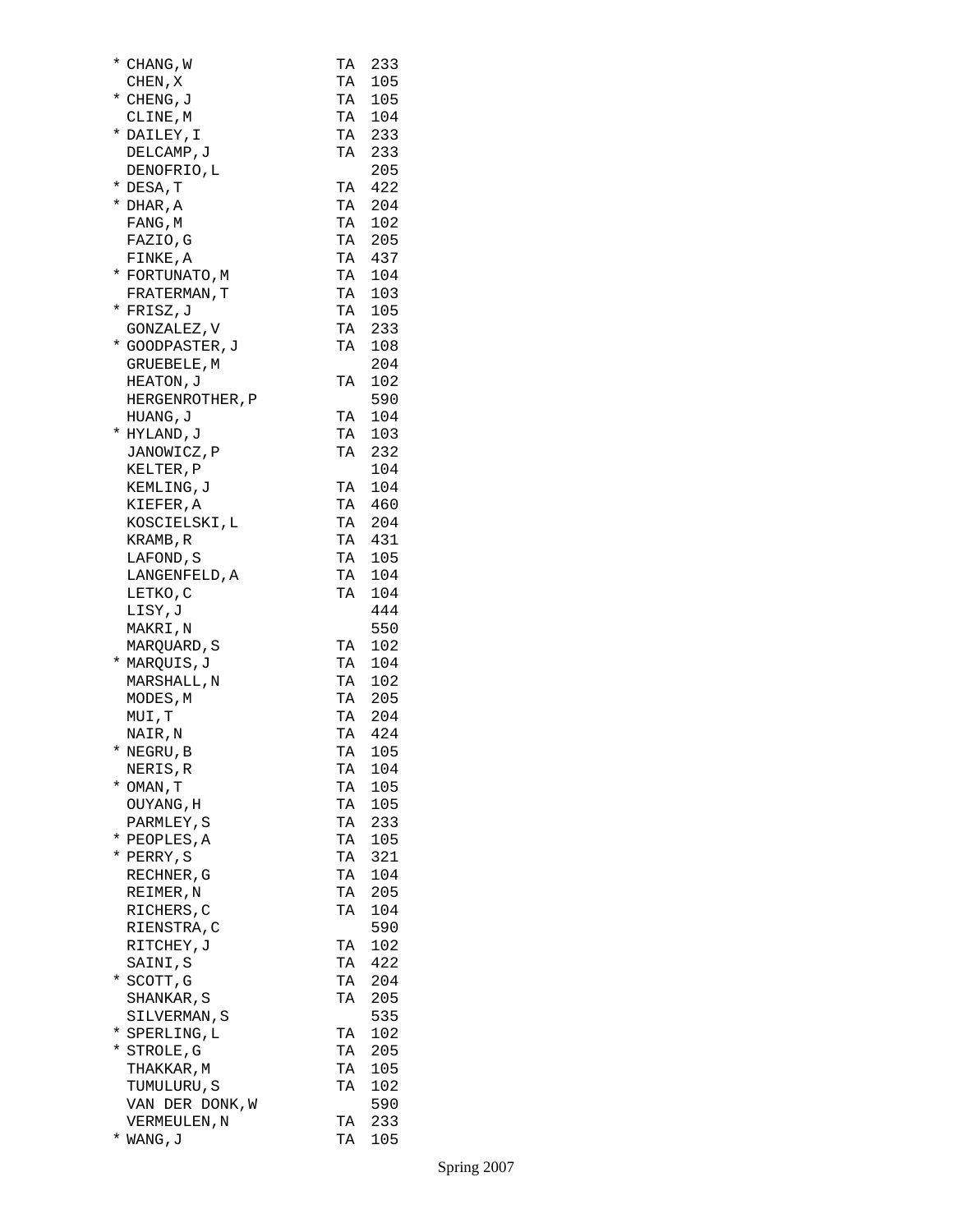| * WEI, C<br>WHITTECK, J<br>WILCOCK, B<br>WILLIS,M<br>WOLF, L<br>ZACHARIAH, S<br>CINEMA STUDIES<br>BAIRD,R | TA | TA 236<br>590<br>TA 233<br>TA 457<br>TA 233<br>TA 105<br>495 |
|-----------------------------------------------------------------------------------------------------------|----|--------------------------------------------------------------|
| * GATEWARD, F                                                                                             |    | 498                                                          |
| CIVIL & ENVIRONMENTAL ENGINEERING                                                                         |    |                                                              |
| BOND, T<br>BUTTLAR, W<br>COCHRANE, K<br>DUARTE, C<br>ELNASHAI, A<br>FAHNESTOCK, L                         | TA | 445<br>598<br>360<br>470<br>572<br>460                       |
| FINNERAN, K<br>GARO , H<br>GAVLIN, N                                                                      |    | 330<br>TA 460<br>465,598                                     |
| HART, J                                                                                                   |    | TA 498                                                       |
| HILLER,J                                                                                                  |    | TA 415                                                       |
| HOLUB,C                                                                                                   |    | TA 572                                                       |
| * HUVAJ , N                                                                                               |    | TA 483                                                       |
| JANICKI,J                                                                                                 | TA | 300                                                          |
| * KUMAR, P                                                                                                |    | 598                                                          |
| LIU, L                                                                                                    |    | 420                                                          |
| LOO, J                                                                                                    |    | TA 300                                                       |
| MARINAS,B                                                                                                 |    | 449                                                          |
| MORGENROTH, E                                                                                             |    | 538                                                          |
| OLSON, S                                                                                                  |    | 380                                                          |
|                                                                                                           |    | 598                                                          |
| OUYANG, Y                                                                                                 | TA | 449                                                          |
| * PAGE,M                                                                                                  |    | 598                                                          |
| PARKER, G                                                                                                 |    |                                                              |
| POPOVICS, J                                                                                               |    | 300                                                          |
| ROESLER, J<br>*                                                                                           |    | 506<br>201                                                   |
| SINGH, A                                                                                                  | TA |                                                              |
| SONG,J                                                                                                    |    | 491                                                          |
| STARK, T                                                                                                  |    | 480                                                          |
| STRATHMANN, T                                                                                             |    | 437                                                          |
| WERTH,C                                                                                                   |    | 440                                                          |
| WILKERSON, G                                                                                              |    | 452                                                          |
| WUEBBLES, D                                                                                               |    | 497                                                          |
| CLASSICAL CIVILIZATION                                                                                    |    |                                                              |
| * FLESSNER,K                                                                                              | TA | 115                                                          |
| GARNER , R                                                                                                |    | 463                                                          |
| LANSKI,A                                                                                                  | TA | 115                                                          |
| MCCONNELL, R                                                                                              | TA | 115                                                          |
| OH, H                                                                                                     | TA | 115                                                          |
| SANDERS, K                                                                                                |    | 491                                                          |
| SOLOMON, J                                                                                                |    | 111                                                          |
| COMMUNICATIONS                                                                                            |    |                                                              |
| CHRISTIANS, C                                                                                             |    | 410                                                          |
| DAVIS, I                                                                                                  | TA | 101                                                          |
| GILL, P                                                                                                   |    | 572                                                          |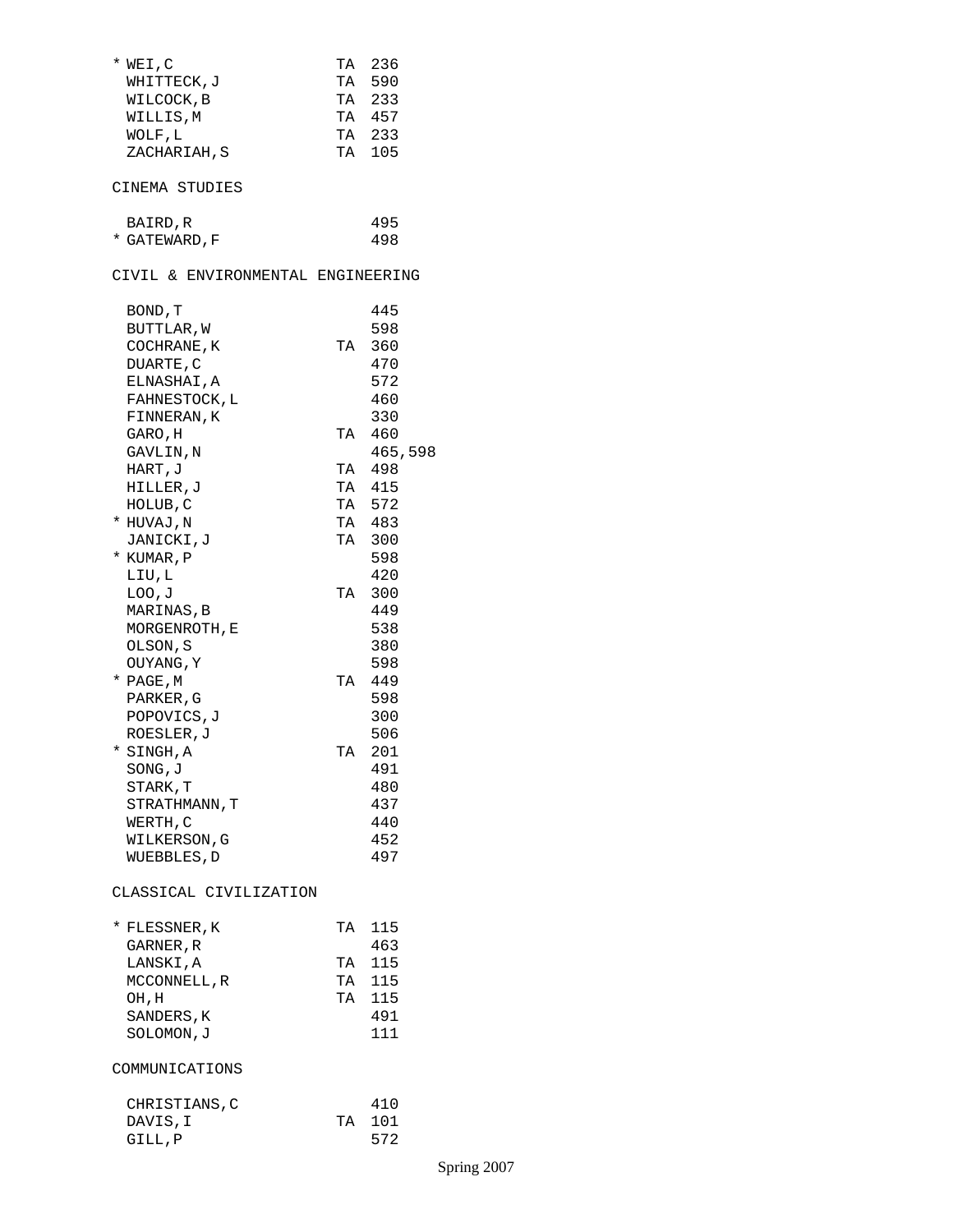| * GOURNELOS, T                 |    | TA 321      |
|--------------------------------|----|-------------|
| MOORE, E                       |    | TA 351      |
| NERONE, J                      |    | 331         |
|                                |    |             |
| COMMUNITY HEALTH               |    |             |
|                                |    |             |
|                                |    |             |
| FARNER , S                     |    | 250,304,380 |
| GAYLES, T                      |    | 101         |
| * HICKMAN, L                   |    | TA 100      |
| HOLMES, C                      |    | TA 206      |
| * MUTYALA, B                   |    | TA 244      |
| NOTARO, S                      |    | 244,260,457 |
|                                |    |             |
| SMITH, S                       |    | TA 243      |
| WANTLAND, R                    |    | 199         |
|                                |    |             |
| COMPARATIVE & WORLD LITERATURE |    |             |
|                                |    | TA 190      |
| BASU-THAKUR, G                 |    |             |
| * BECKMAN, E                   |    | 441         |
| * BLAKE,N                      |    | 581         |
| HASSAN,W                       |    | 551         |
| KAGANOVSKY, L                  |    | 571         |
| LUO,J                          |    | TA 190      |
| MATHY, J                       |    | 202         |
|                                |    |             |
| RUSHING, R                     |    | 242         |
| TURKKAN, S                     |    | TA 242      |
| COMPUTER SCIENCE               |    |             |
|                                |    |             |
| AGRAWAL, M                     |    | TA 125      |
| AL-SHEBLI,B                    |    | TA 105      |
| BENDA, J                       |    | TA 105      |
| * BENGTSON, E                  |    | TA 101      |
| * BHARDWAJ, R                  |    | TA 125      |
| BOND, S                        |    | 455         |
|                                |    | TA 431      |
| * CHEAH, C                     |    |             |
| CHEN, N                        |    | TA 242      |
| DONKERVOET, B                  |    | TA 431      |
| ERICKSON, J                    |    | 473         |
| GAMMER, I                      |    | TA 101      |
| GUPTA, I                       |    | 525         |
| * HAN, J                       |    | 512,591     |
|                                |    | 101         |
| KIM, S                         | TA |             |
| KRON, L                        | TA | 225         |
| LAUTERBURG, S                  |    | TA 105      |
| LEE, E                         |    | TA 232      |
| MESEGUER, J                    |    | 576         |
| PANKAJ, B                      |    | TA 101      |
|                                |    | 579         |
| PRABHAKARAN, M                 |    |             |
| SINHA,S                        |    | 598         |
| THIEL,J                        | TA | 101         |
| ZILLES, C                      |    | 232         |
| CREATIVE WRITING               |    |             |
|                                |    |             |
| ERVIN, A                       | TA | 104         |
| GRISWOLD,J                     |    | 204         |
| MADONICK,M                     |    | 106         |
|                                |    |             |
| PETTY, A                       |    | 204,404     |
| * PRICE, J                     |    | 106,208     |
| RUBINS,J                       |    | 104,204     |
| SHAKAR, A                      |    | 104         |
|                                |    |             |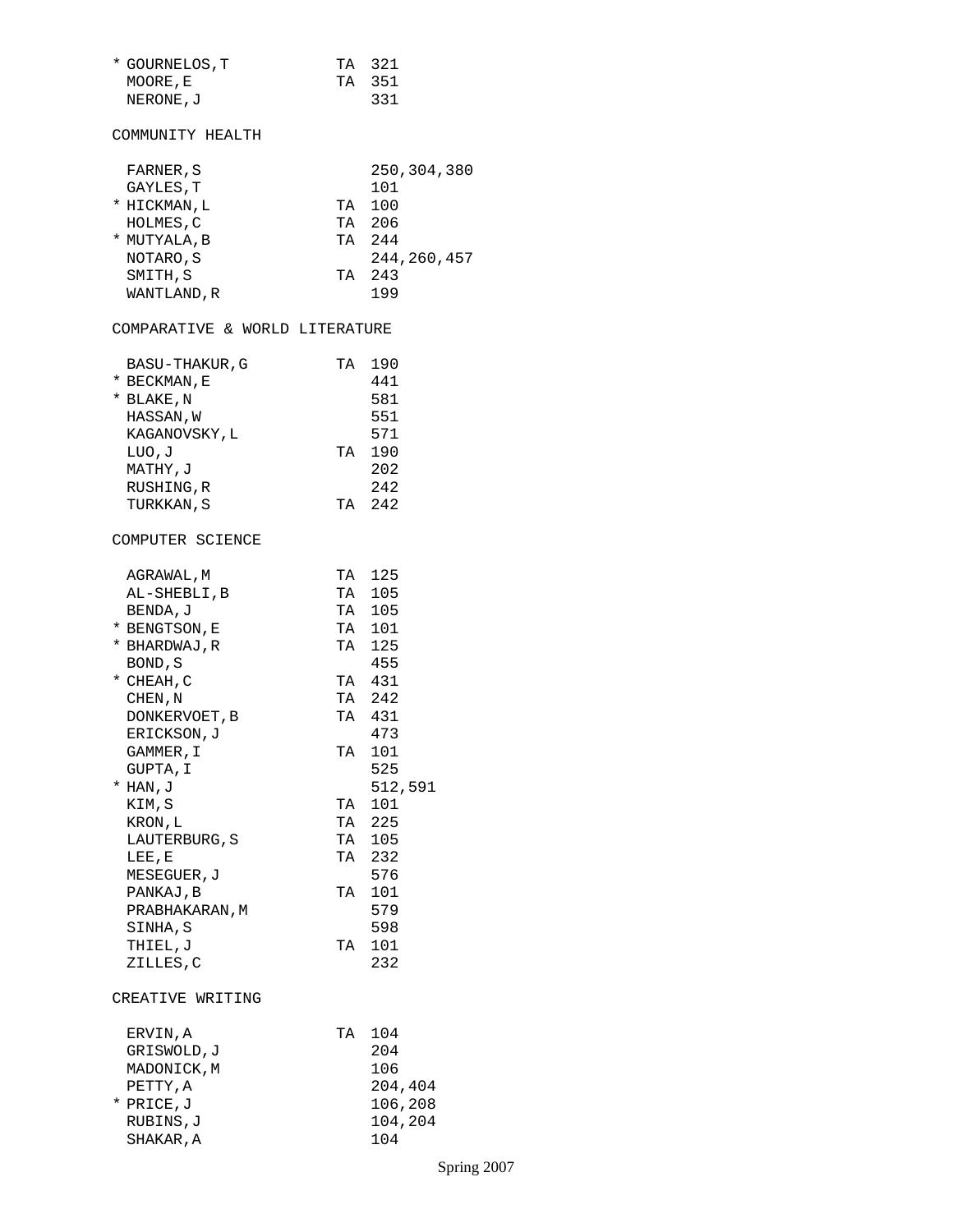# CROP SCIENCES

| BELOW, F                 |    | 518             |
|--------------------------|----|-----------------|
| * BOLLERO,G              |    | 440,499         |
| BULLOCK, D               |    | 540             |
| BRISKIN,D                |    | 588             |
| COULTER, J               |    | TA 540          |
| EASTBURN, D              |    | 200             |
| * KIM,E                  |    | TA 352          |
| KOLB, F                  |    | 453             |
| MOOSE,S                  |    | 261             |
| * SCHULTZ, S             | TA | 352             |
|                          |    | 428             |
| TRANEL, P                |    |                 |
| VILLAMIL,M               |    | TA 440          |
| VODKIN,L                 |    | 566             |
|                          |    |                 |
| CURRICULUM & INSTRUCTION |    |                 |
|                          |    |                 |
| ARMBRUSTER, B            |    | 199,260         |
| * BAUER, E               |    | 476             |
| * BLANK,J                |    | 407,520         |
| BRESLER, L               |    | 507             |
| COX, E                   |    | 401             |
| DEAN, S                  |    | 405,450         |
| * DOUGLAS, C             |    | 476             |
| EICHHORST, S             |    | 401             |
| EILAND, M                |    | TA 431          |
| GUTIERREZ,R              |    | 403,507         |
| HARRIS, V                |    | 467             |
| * HOUSEAL, A             | TA | 407             |
| HUG, B                   |    | 401,507         |
| $*$ HUG, G               |    | 420             |
|                          |    |                 |
| LUBIENSKI,S              |    | 507             |
| * MACGREGOR, N           |    | 467,476         |
| MCCARTHEY, S             |    | 476             |
| MOLLER, K                |    | 467,567         |
| * MORA,R                 |    | TA 250          |
| MORRISETTE, S            |    | TA 450          |
| NOFFKE, S                |    | 509             |
| * PARKER, K              |    | TA 404          |
| PARSONS, M               |    | 590             |
| RUTLEDGE, S              |    | TA 401          |
| * SHERBERT, J            |    | 407             |
| * TAYLOR,K               | TA | 335             |
| THOMPSON, B              |    | 431             |
| TROFANENKO, B            |    | 404             |
| * WALSH, D               |    | 420             |
| $*$ WHANG, E             | TA | 335             |
|                          | TA | 473             |
| WILDER, P                |    |                 |
| WITZ, K                  |    | 507             |
| * YAMBI, J               | TA | 405             |
| DANCE                    |    |                 |
|                          |    |                 |
| * AUMILLER,R             | TA | 105,109         |
| CONNER, E                | TA | 101             |
|                          | TA | 105,199         |
| * CORBY, K               |    | 101,107         |
| DONOSO, E                | TA |                 |
| * HOLMES, A              | TA | 105             |
| JOHNSTON, P              |    | 199             |
| * LEHOVEC, L             |    | 199,266,360,451 |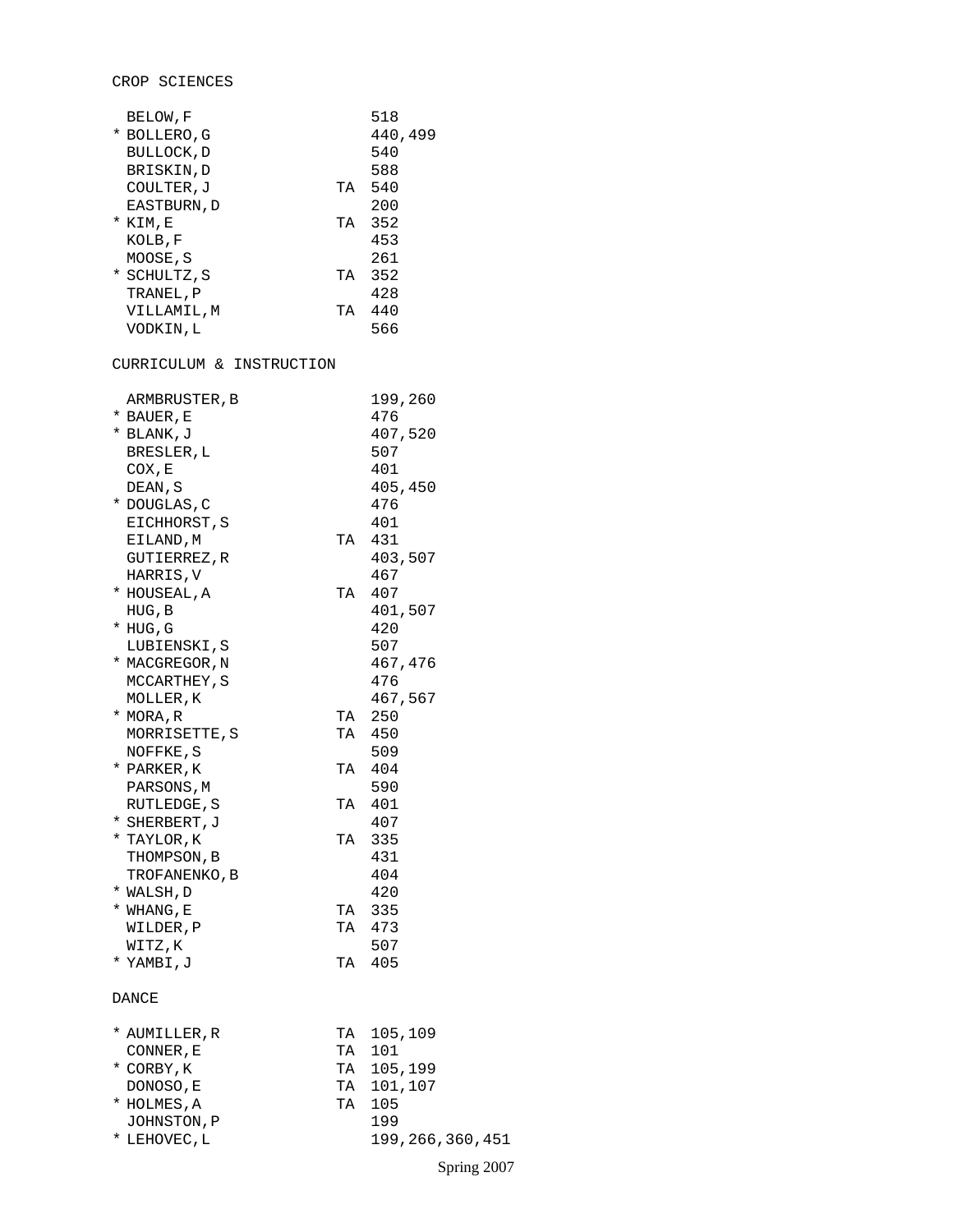| MILLER.A       | TA 100 |             |
|----------------|--------|-------------|
| * NETTL-FIOL.R |        | 260,401,530 |
| * SIMSON, K    |        | 162,361,451 |

## EAST ASIAN LANGUAGES AND CULTURES

| HA,J       |    | 2.42    |
|------------|----|---------|
| HAYASHI, M |    | 430     |
| * HSIEH, Y | TA | 222     |
| * HUANG, Y | TA | 222     |
| LI,T       | TА | 202     |
| $*$ LIM, Y | TА | 222     |
| LIN,X      | TA | 199     |
| PACKARD, J |    | 130     |
| SU, P      | TА | 202     |
| * WANG, Y  | TА | 306     |
| XU,G       |    | 398,550 |

### ECONOMICS

| ADIL,T           | TA | 102     |
|------------------|----|---------|
| AGIRDAS, C       |    | TA 502  |
| ARBEX, M         |    | TA 103  |
| ATASOY, H        | TA | 507     |
| BOSE, S          |    | 480     |
| BROWN, J         | TA | 102     |
| CAMARA, O        | TA | 503     |
| CARLSON, J       |    | 484     |
| DE, M            |    | TA 203  |
| * DISSANAYAKE, S | TA | 103     |
| DORSCH, M        |    | TA 509  |
| DUNICK, J        | TA | 103     |
| EDWARDS, F       |    | TA 102  |
| ERGUL, E         |    | TA 203  |
| GONZALEZ, B      |    | TA 203  |
| GRAHAM, B        |    | TA 203  |
| * HOLMES, P      |    | TA 203  |
| KIM, D           |    | TA 102  |
| LAING, D         |    | 303,410 |
| MARGOT, D        | TA | 102     |
| MIRHOSSEINI, M   | TA | 103     |
| ODEA, D          |    | TA 103  |
| PARKER, T        |    | TA 203  |
| POLLAK, M        | TA | 102     |
| SAHAKYAN, Z      |    | TA 203  |
| SARRAFI,N        |    | TA 103  |
| * STEVENSON, A   |    | TA 102  |
| TSANG, H         | TA | 102     |
| VACHHARAJANI, V  |    | TA 103  |
| YANG, J          | TA | 103     |

## EDUCATIONAL ORGANIZATION AND LEADERSHIP

|   | AMBERG, E   |    | 548 |
|---|-------------|----|-----|
|   | BANKS, N    |    | 199 |
|   | BROWDER, C  |    | 199 |
|   | CAIN, T     |    | 590 |
|   | CHIH, D     |    | 199 |
|   | DENSON, L   |    | 199 |
|   | * FINK, L   |    | 199 |
|   | * FRENCH, B | TА | 199 |
| * | GINGER, J   | TА | 199 |
|   |             |    |     |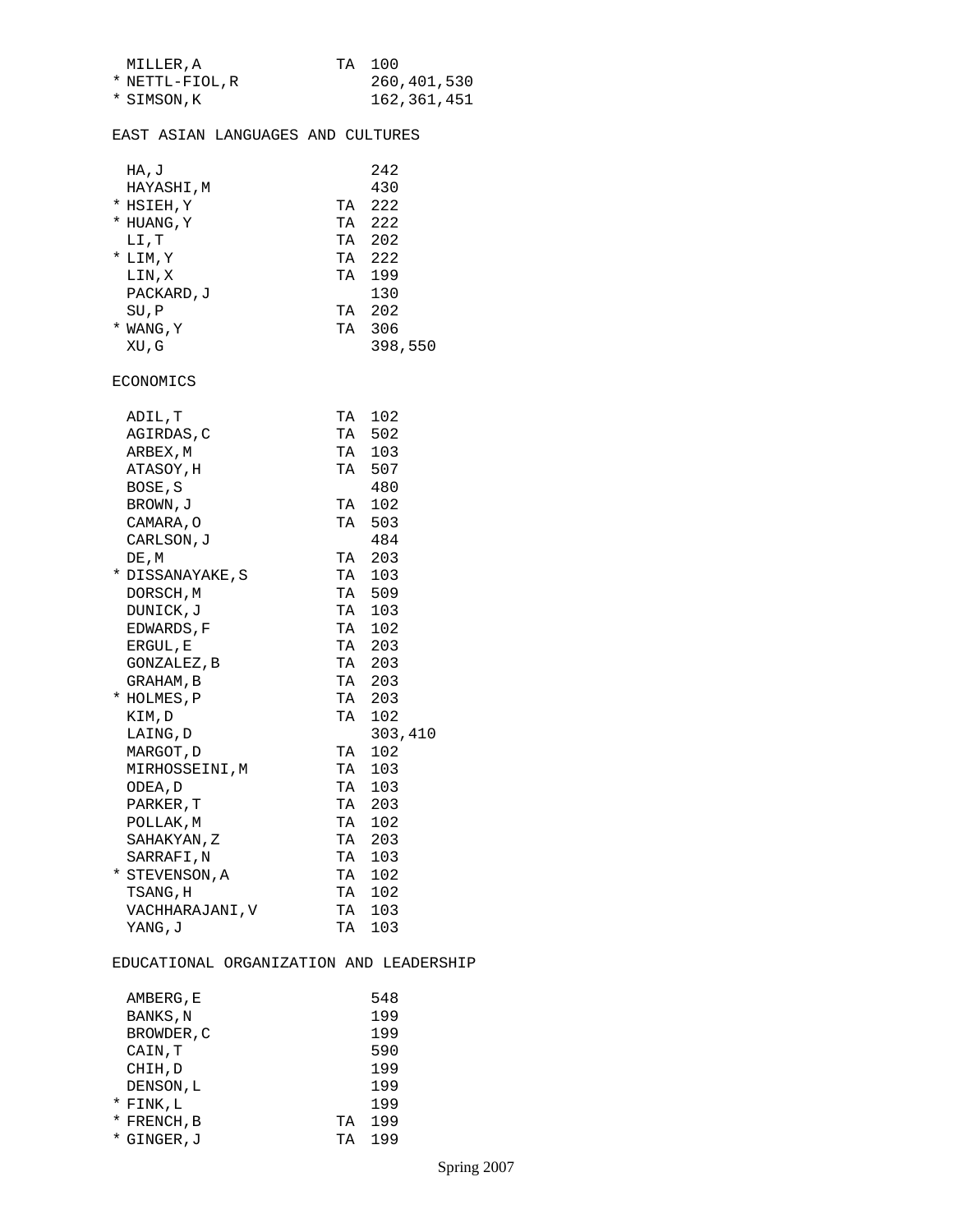| * HACKMANN, D   |    | 565 |
|-----------------|----|-----|
| KOSE, B         |    | 541 |
| KOTOWSKI,J      |    | 199 |
| * LUBIENSKI,C   |    | 561 |
| MINARIK.J       |    | 199 |
| MOK, T          |    | 199 |
| MRAVIC,L        |    | 199 |
| MULVANEY, C     |    | 199 |
| OHMS,C          |    | 199 |
| SCHEIN, H       |    | 199 |
| SCHIFFNER, T    | TА | 199 |
| * SHIELDS, C    |    | 590 |
| SPENCER, D      |    | 199 |
| *<br>SWANSON, B |    | 560 |
| *<br>WRIGHT.L   |    | 199 |

## EDUCATIONAL POLICY STUDIES

| ADAMS, U     |    | 201 |
|--------------|----|-----|
| ANSERMET, V  | TА | 201 |
| * HALE, J    | TА | 201 |
| JACKSON, E   | TА | 202 |
| MAYO, C      |    | 590 |
| RIZVI.F      |    | 530 |
| * SHRADER, S | TА | 202 |
| YORK, J      | ΤA | 202 |

# EDUCATIONAL PSYCHOLOGY

| CHING, C      |    | 400         |
|---------------|----|-------------|
| CLARKE, A     | TA | 202         |
| CZIKO, G      |    | 490         |
| DAVIS, L      |    | 520,521     |
| * ESPELAGE, D |    | 199,420     |
| GOETZ, J      | TA | 201         |
| * GREENE, J   |    | 471,575     |
| * GRUPSKI,A   | TA | 220         |
| HANNUM, J     |    | 520         |
| HARDIT, S     |    | TA 236      |
| HENN, J       |    | TA 430      |
| * KIEFER, S   |    | TA 201      |
| KIM, J        |    | TA 580      |
| * KINGSBURY,J |    | TA 201      |
| KNOREK, J     |    | TA 201,220  |
| LEE, G        |    | TA 430      |
| MARKLEIN, M   |    | TA 430      |
| MAYBERRY, M   |    | 236         |
| MCCAUGHEY, T  |    | TA 220      |
| NEWLIN,J      |    | TA 220,430  |
| ORTNER, D     |    | TA 430      |
| ROUNDS, J     |    | 511         |
| RYAN, A       |    | 430         |
| RYAN, K       |    | 590         |
| SCHWANDT, T   |    | 577         |
| SPANIERMAN, L |    | 520         |
| SUN,J         |    | TA 220      |
| WILSON, T     |    | TA 430      |
| * ZOLA, D     |    | 200,201,404 |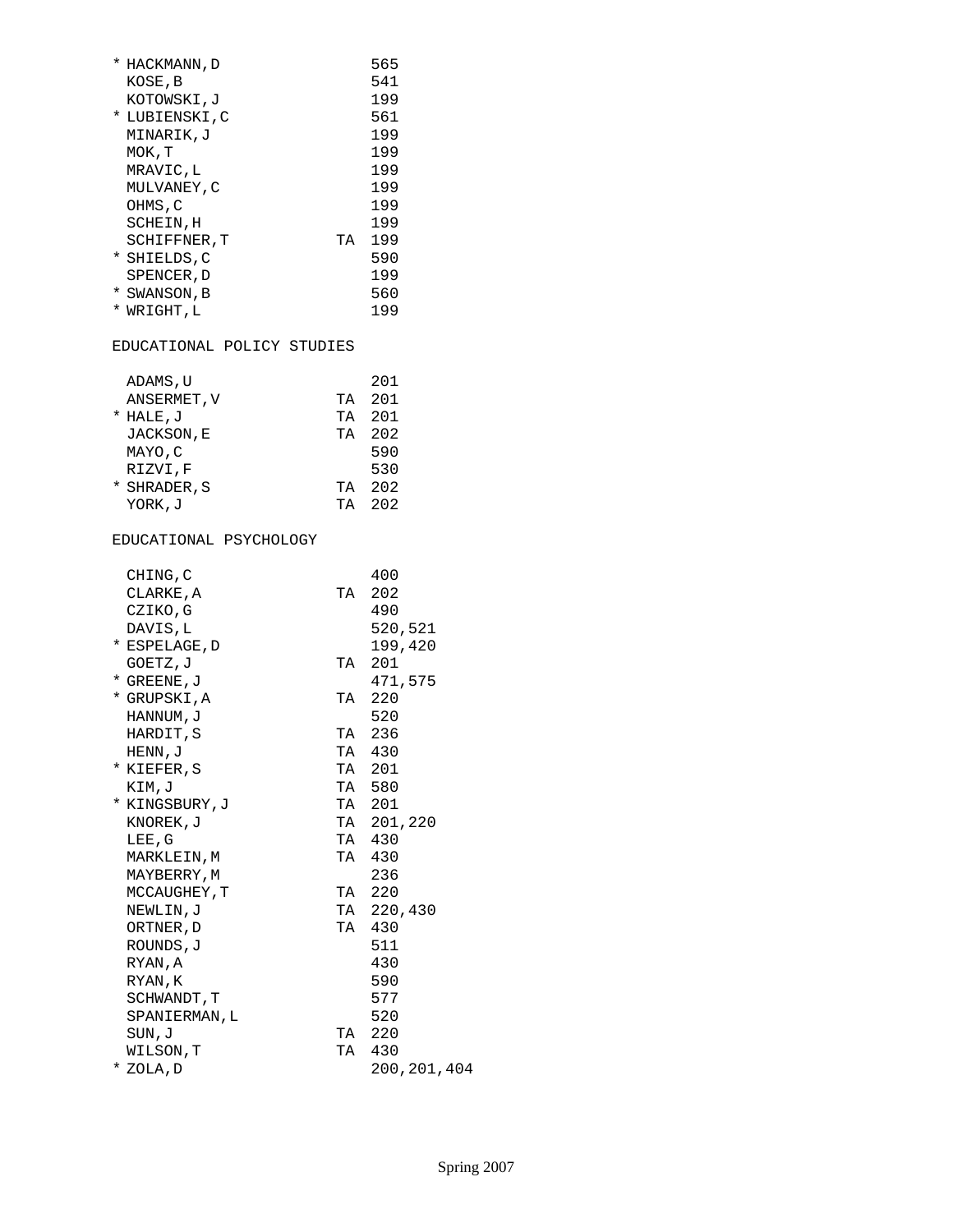# ELECTRICAL AND COMPUTER ENGINEERING

| ARMSTRONG, S                    | TA | 437     |
|---------------------------------|----|---------|
| ATKINS, P                       | TA | 443     |
| BASAR, M                        |    | 586     |
| BONHAM, M                       | TA | 385     |
| BRESLER, Y                      |    | 513     |
| CANGELLARIS, A                  |    | 450     |
| CARNEY, P                       |    | 598     |
| CHENG, Z                        | TA | 395     |
| COLEMAN, J                      |    | 444     |
| COOMBS, J                       | TA | 110     |
| CUNNINGHAM, B                   |    | 498     |
| CUSHMAN, A                      | TA | 443     |
| * DOVILAS,R                     | TA | 110     |
| EARNHART, M                     | TA | 290     |
|                                 | TA | 110     |
| EISENHOWER, W                   |    | 453     |
| FRANKE, S                       |    |         |
| GRAUNKE , C                     | TA | 206     |
| HAJEK, B                        |    | 413     |
| * HAKEN, L                      |    | 395     |
| HERMAN, G                       | TA | 290     |
| * HOLM, J                       | TA | 290     |
| HUTCHINSON, S                   |    | 550     |
| JIN, J                          |    | 540     |
| JOBLING, S                      | TA | 110     |
| KAMALABADI,F                    |    | 558     |
| KONG, C                         | TA | 110     |
| KUMAR, P                        |    | 555     |
| LEMPART, L                      | TA | 391     |
| LEVINSON, S                     |    | 594     |
| LIBERZON, D                     |    | 553     |
| LOBDELL, B                      | TA | 206     |
| LYDING, J                       |    | 444     |
| MAJURE, L                       | TA | 444     |
| * MATTHEWS, D                   | TA | 110     |
| NICOL, D                        |    | 598     |
| OCONNELL, T                     |    | TA 431  |
| SARTORI,J                       | TA | 385     |
| SIRIANI, D                      | TA | 495     |
| SURESH, A                       |    | TA 206  |
| VEERAVALLI, V                   |    | 561     |
| VILLAMIL, A                     |    | 509     |
| * WU,G                          | TA | 110     |
| YONG, S                         | TA | 110     |
| ZHONG, Y                        |    | TA 206  |
| ENGLISH AND AMERICAN LITERATURE |    |         |
| ALLEN, L                        | TA | 280     |
| BAILES, M                       | TA | 210     |
| * BARON, I                      |    | 247,281 |
| BARRETT, R                      |    | 202     |
| * BRUBAKER, A                   | TA | 109     |
| * CAPINO, J                     |    | 593     |
| CULL, R                         | TA | 256     |
| DULLEA, D                       |    | 109     |
| * EGGENSCHWILER, R              | TΑ | 109     |
|                                 |    |         |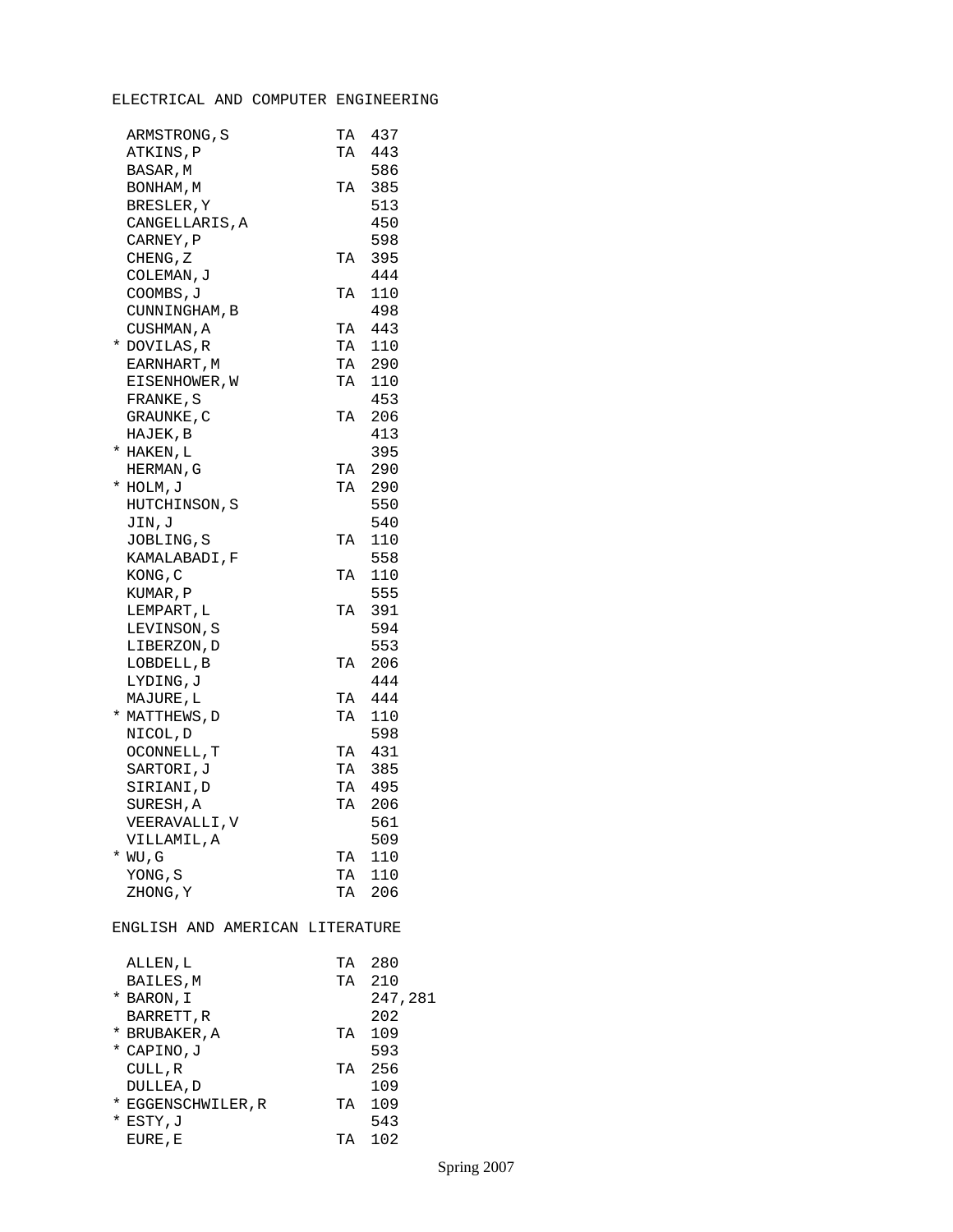| FRATZ, D                             | TA     | 109     |
|--------------------------------------|--------|---------|
| GARNER, L                            |        | 274,300 |
| GRAY, C                              |        | 423     |
| GRAY, S                              | ТA     | 109     |
| * HANSEN, J                          |        | 201,455 |
| HOIEM, F                             | TA     | 119     |
| * KAPLAN, A                          | TA     | 209     |
| LIEBERMAN, J                         | TA     | 255     |
| LOUGHRAN, T                          |        | 255     |
| * LYONS, T                           | TA     | 209     |
| MARKLEY, R                           |        | 428,527 |
| MARSH, J                             |        | 242     |
| * MAXWELL, W                         |        | 397,559 |
| * MCWHORTER, E                       | TA     | 200     |
| MENDOZA, V                           |        | 250     |
| MICHELSON, B                         |        | 300     |
| MOSS, A                              |        | 255     |
| * MURISON,J                          |        | 250,300 |
| PARKER, R                            |        | 451     |
| PERRY, C                             |        | 419,519 |
| PRENDERGAST, C                       |        | 584     |
| QUINTANA-WULF, I                     | TA     | 109     |
| READING, A                           | TA     | 102     |
| ROARK, D                             | TA     | 200     |
| * SCHAFFNER, S                       |        | 481     |
| SIMEONE,M                            | TA     | 104     |
| SNOW,S                               | TA     | 255     |
| SULLIVAN,Z                           |        | 285,396 |
| THOMPSON, M                          |        | 201,241 |
| * UNDERWOOD, T                       |        | 533     |
| * UNGER, M                           | TA     | 255     |
| VALENTE , J                          |        | 398,455 |
| VINCENT, J                           | TA     | 116     |
| WALKER, J                            |        | 466     |
| * WRIGHT, C                          |        | 514     |
| ZEMAN, E                             | TA     | -200    |
| ENGLISH AS AN INTERNATIONAL LANGUAGE |        |         |
|                                      |        |         |
| * CHUNG, S                           | TA 501 |         |
| DAVIDSON, F                          |        | 460     |
| * DICKERSON,W                        |        | 488     |
| * HUENSCH, A                         | TA 504 |         |
| * INGELS, S                          | TA     | 411     |
| TIN H                                | ጥ አ    | 115     |

| c ' cuuant    | $\pm$ A | ᅕᆠᆂᆂ    |
|---------------|---------|---------|
| JUN, H        | TA      | 115     |
| * KIM,S       | TA      | 501     |
| LI,H          | TA      | 501     |
| LIN, C        | TА      | 115     |
| SADLER, R     |         | 445,587 |
| * SARDEGNA, V | TA      | 510     |
| SPEAR, A      |         | 500     |
| * WATTS, P    |         | 504,506 |
| YOUNG.J       | TА      | 506     |
|               |         |         |

# EXECUTIVE MBA

| BUSINESS ADMINISTRATION |     |
|-------------------------|-----|
| CHHAJED, D              | 567 |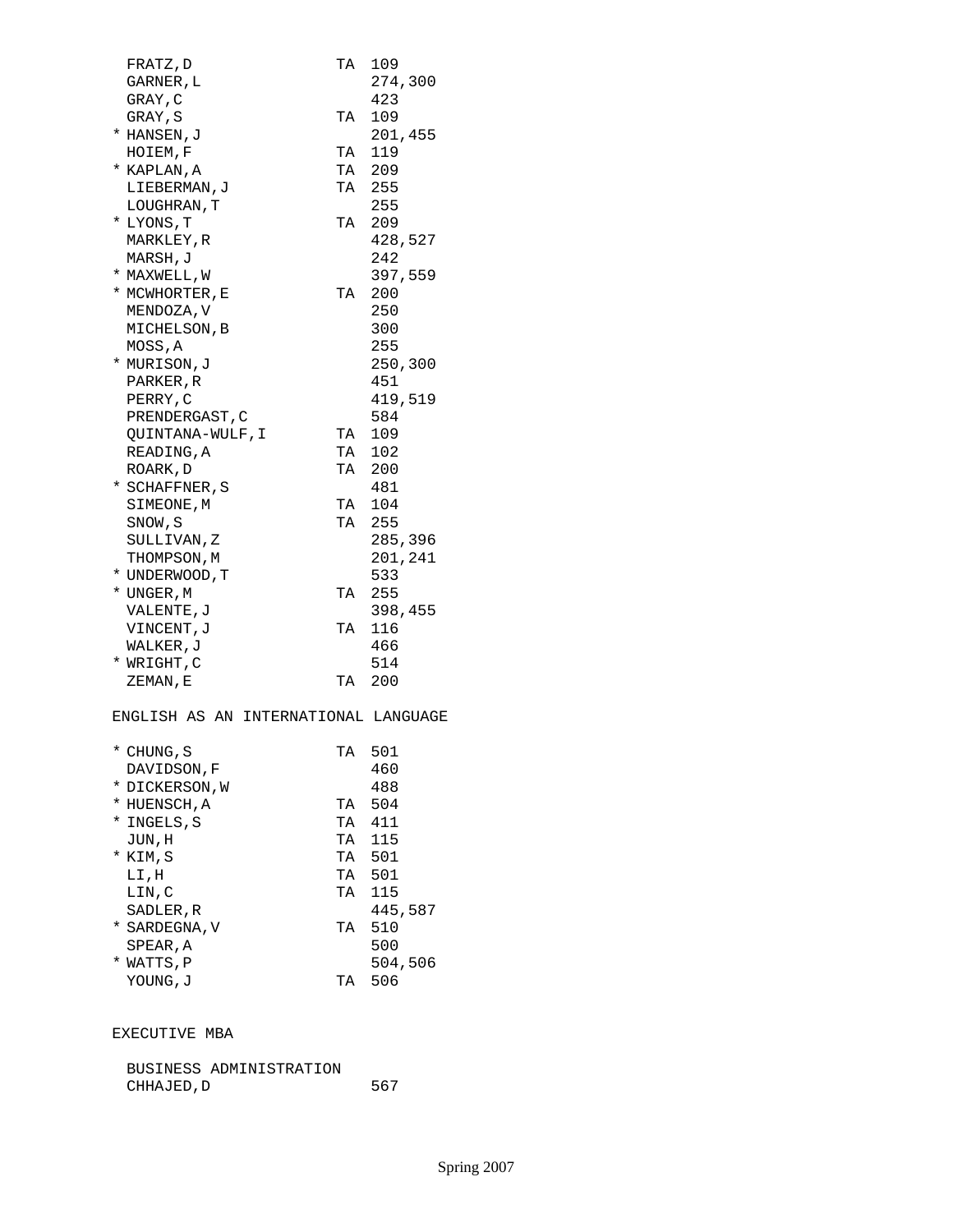FINANCE

| BEARD, D                       |        | 423           |
|--------------------------------|--------|---------------|
| CAMPELLO, M                    |        | 451,551       |
| DARCY, S                       |        | 432           |
| DIRANI, K                      | TA 221 |               |
| GENTRY, J                      |        | 522           |
| KAHN, C                        |        | 580           |
| KRUEGER, G                     |        | 423           |
| LINS, D                        |        | 520,524       |
| * MAURER, M                    | TA     | 221           |
| MICHEELS, E                    | TA     | 221           |
| MITRA, A                       | TA     | 221           |
| MYERS, J                       |        | 433           |
| * NYEKEL, V                    | TA 221 |               |
| PEARSON, N                     |        | 513           |
| PENNACCHI, G                   |        | 591           |
| PINTERIS, G                    |        | 422           |
| POTESHMAN, A                   |        | 593           |
|                                |        | 490           |
| SHOLEM, D                      |        | 232,241       |
| SINOW, D                       |        |               |
| WASPI, K                       |        | 419           |
| WHITE, J                       |        | 490,580       |
| FOOD SCIENCE & HUMAN NUTRITION |        |               |
|                                |        |               |
| BARNETT, J                     | TA 145 |               |
| BEAM, B                        |        | 499           |
| BREWER, M                      |        | 575           |
| * CRAFT, J                     |        | 145, 340, 443 |
| DONG, F                        |        | 593           |
| HELFERICH, W                   |        | 595           |
| KAPELINSKI, N                  | TA 340 |               |
| NAKAMURA , M                   |        | 511           |
| * PARKER, T                    | TA 220 |               |
| REUTTER, E                     |        | 442,499       |
| SCHMIDT, S                     |        | 595           |
| TOMAYKO,E                      |        | 220           |
| WALKER, D                      |        | 220           |
| YUDELL, B                      |        | 220           |
| FRENCH                         |        |               |
|                                |        |               |
| <b>BAUWENS, C</b>              | TA     | 102           |
| * CARIGNAN, C                  | TA     | 101           |
| FAGYAL, Z                      |        | 213,413       |
| FLINN, M                       |        | 208,488       |
| FOFIU, C                       | TA     | 134           |
| FOLKERTS, J                    | TA     | 101           |
| FRESCO, A                      |        | 421           |
| * HODGE, C                     | TA 106 |               |
| * ILINCA, I                    | TA     | 133           |
| LONIGRO, J                     | TA     | 103           |
| * MALL,L                       |        | 309,414       |
| MARTIN,E                       |        | 443           |
| MATHIEU-CONNER, F              | TA     | 104           |
| MATHY,J                        |        | 436           |
| MURDOCH, A                     |        | 134,210       |
| O'NEILL, E                     | TA     | 102,500       |
| OWENS, N                       | TA     | 106           |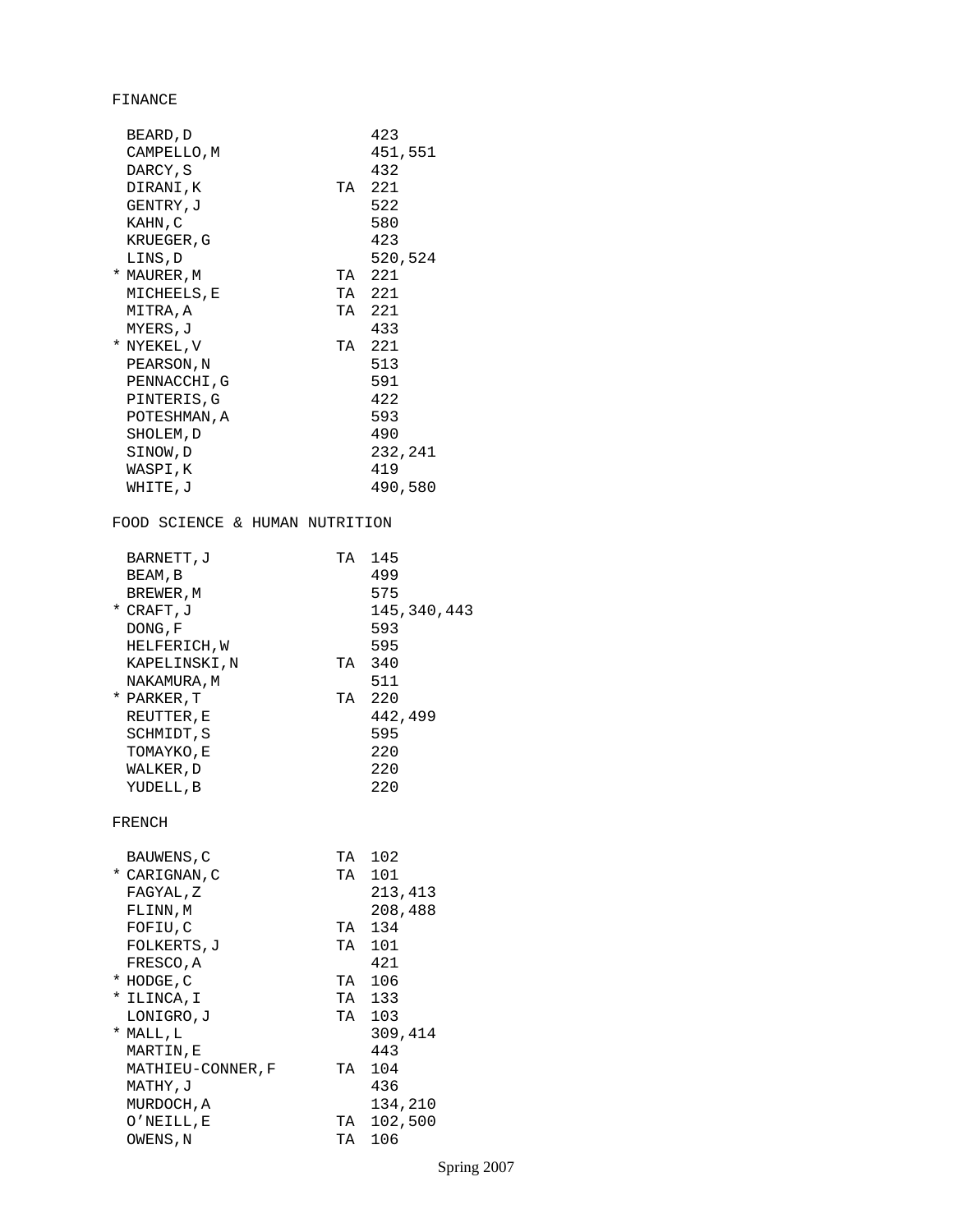| PERRET, A                |    | TA 133           |
|--------------------------|----|------------------|
| PRICE, J                 |    | 207              |
| ROSS, B                  |    | TA 471           |
| SIMEZIANE, S             | TA | 103              |
| TALBOT, E                |    | 443              |
| VAN LINTHOUT, C          |    | TA 205           |
| VERDIER,J                |    | TA 101           |
| GENDER & WOMEN'S STUDIES |    |                  |
| * BROWN, R               |    | 490              |
| * COLE, C                |    | 370              |
| LOGUE, J                 | TA | 260              |
| PROJANSKY, S             |    | 498              |
| * WANTLAND,R             |    | 199              |
| GENERAL ENGINEERING      |    |                  |
| ABBAS, A                 |    | 598              |
| BHAKAL, L                | TA | 101              |
| BLOCK, D                 |    | 423              |
| BRADLEY, J               | TA | 101              |
| CORDOVA-WENTLING, R      |    | 498              |
| * ERVIN, B               | TA | 312              |
| GOLDBERG, D              |    | 498              |
| HOLLIS, L                |    | 400              |
| KIM,H                    |    | 498              |
| * KING, D                | TA | 101              |
| KURTZ, J                 |    | 498              |
| * LILLY, B               |    | 161,498          |
| SENALIK, C               |    | TA 312<br>TA 101 |
| SINGH, S                 |    |                  |
| STIPANOVIC, D            |    | 598              |
| GEOGRAPHY                |    |                  |
| ANSELIN, L               |    | 570              |
| BERNAZZOLI, R            |    | TA 101           |
| * DE LEON ALEJANDRO,J    | TA | 101              |
| MACHUNGO, F              | TA | 110              |
| MESSINA, J               | TA | 104              |
| GEOLOGY                  |    |                  |
| ALTANER, S               |    | 333,380          |
| BASS, J                  |    | 104              |
| BOPP, C                  | TA | 100              |
| * BUTLER, S              | TA | 108              |
| CHEN, B                  | TA | 101              |
| CHIPMAN, M               | TA | 101              |
| IANNO, A                 | TA | 436              |
| LONG, A                  |    | 100              |
| LUNDSTROM, C             |    | 436              |
| MARSHAK, S               |    | 512              |
| PIGGOT, A<br>STEWART, M  | TA | 440<br>108       |
| GERMAN                   |    |                  |
|                          |    |                  |
| * CLABORN, J             |    | TA 250<br>104    |
| DWYER, C<br>* HILGER, S  | TA | 331              |
|                          |    |                  |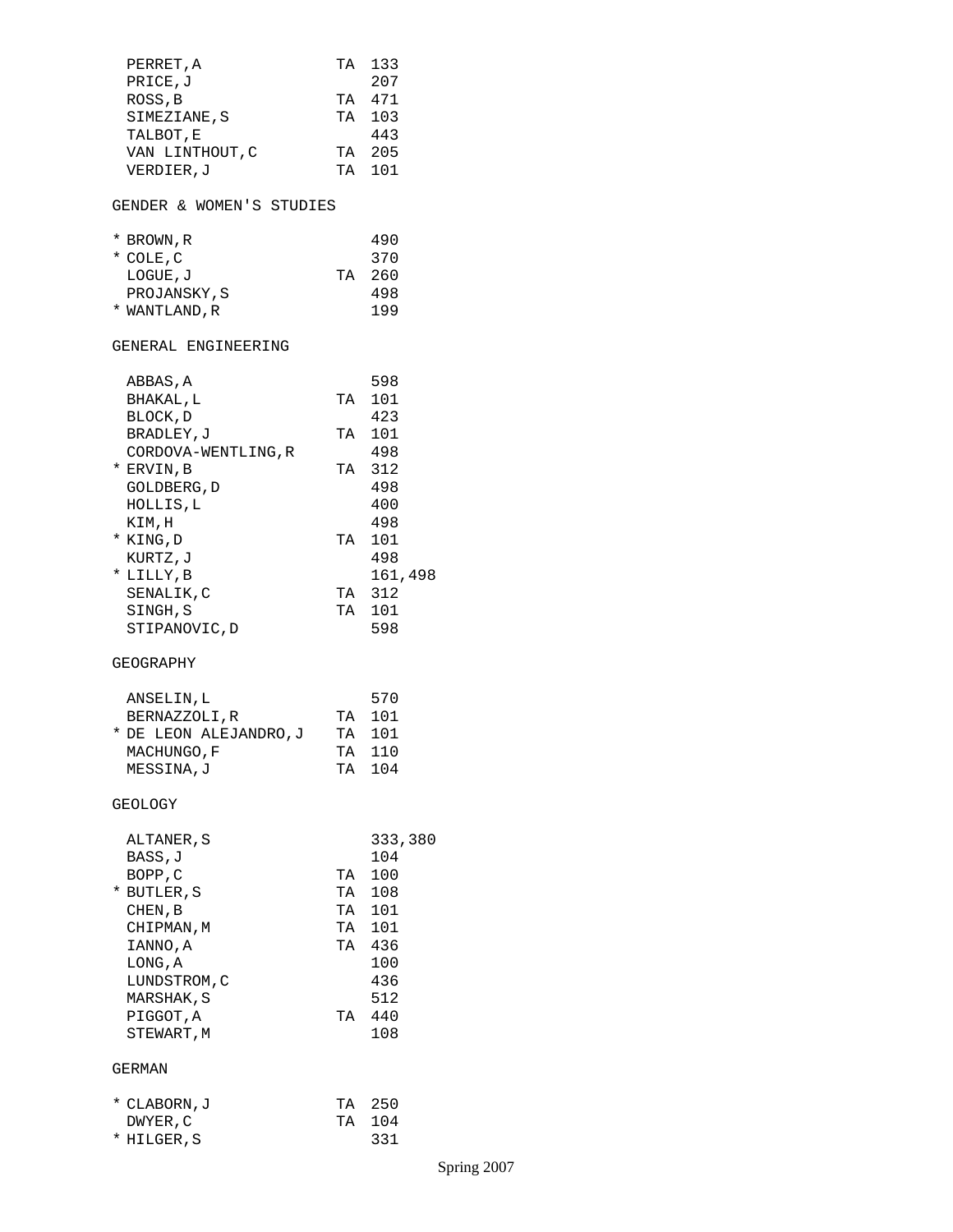| LOVE, J                            |    | TA 103<br>TA 101  |
|------------------------------------|----|-------------------|
| * LUTTRELL, J                      |    | TA 101            |
| MCLAINE, M                         |    |                   |
| MUSIC, P                           |    | TA 103<br>472     |
| NIEKERK, C                         |    |                   |
| * PINKERT,A<br>RUDY, G             |    | 332,575           |
|                                    |    | TA 250<br>251,501 |
| SCHWINK, F                         | TA | 104               |
| SHEFFER, A                         |    |                   |
| SIEBENPFEIFFER, H                  |    | 402               |
| TRYGSTAD, B                        | TA | 101               |
| * YILDIZ, Y                        |    | 401               |
| GREEK                              |    |                   |
| TZANETOU, A                        |    | 102               |
| HINDI                              |    |                   |
| BHATIA,A                           |    | TA 202            |
| HISTORY                            |    |                   |
|                                    |    | TA 141            |
| BEER, M<br>BURGOS, A               |    | 379               |
| CHANDRA, S                         |    | 200               |
| * EDELSON, S                       |    | 470               |
| FOUCHE, R                          |    | 200               |
| * FROHARDT-LANE, S                 |    | TA 173            |
|                                    |    | 200               |
| GILBERT,M                          |    | TA 142            |
| HARTMAN, I<br>* KOHLER-HAUSMANN, J |    | TA 172            |
|                                    |    |                   |
| KVEBERG, G                         |    | TA 140<br>251     |
| LYNN, J<br>MACKAMAN, T             |    | TA 172            |
| MORRIS, W                          | TA | 142               |
| PEDROTTY, K                        |    | TA 142            |
| * PIMBLOTT, K                      |    | TA 172            |
| RANDOLPH, J                        |    | 461               |
| SCHIMMEL, T                        |    | TA 143            |
| * SYMES,C                          |    | 492               |
| * TILLMAN, E                       | TA | 143               |
| TOBY, R                            |    | 200,526           |
| VOSTRAL, S                         |    | 498               |
| HORTICULTURE                       |    |                   |
|                                    |    |                   |
| * BICKSLER, A                      |    | TA 105            |
| BRISKIN, D                         |    | 180               |
| KLING, G                           |    | 302               |
| * NOLAND, D                        |    | 107,344,346       |
| SAMTANI, J                         | TA | 105               |
| * SKIRVIN,R                        |    | 100               |
| * WILLIAMS,D                       |    | 450               |
| HUMAN & COMMUNITY DEVELOPMENT      |    |                   |
| ANDERSON, B                        | TA | 105               |
| BRADY, C                           |    | 260               |
| * BROOKS,J                         |    | 206               |
| DORSEY, S                          |    | 261               |
| * FLOURNOY, C                      |    | 450               |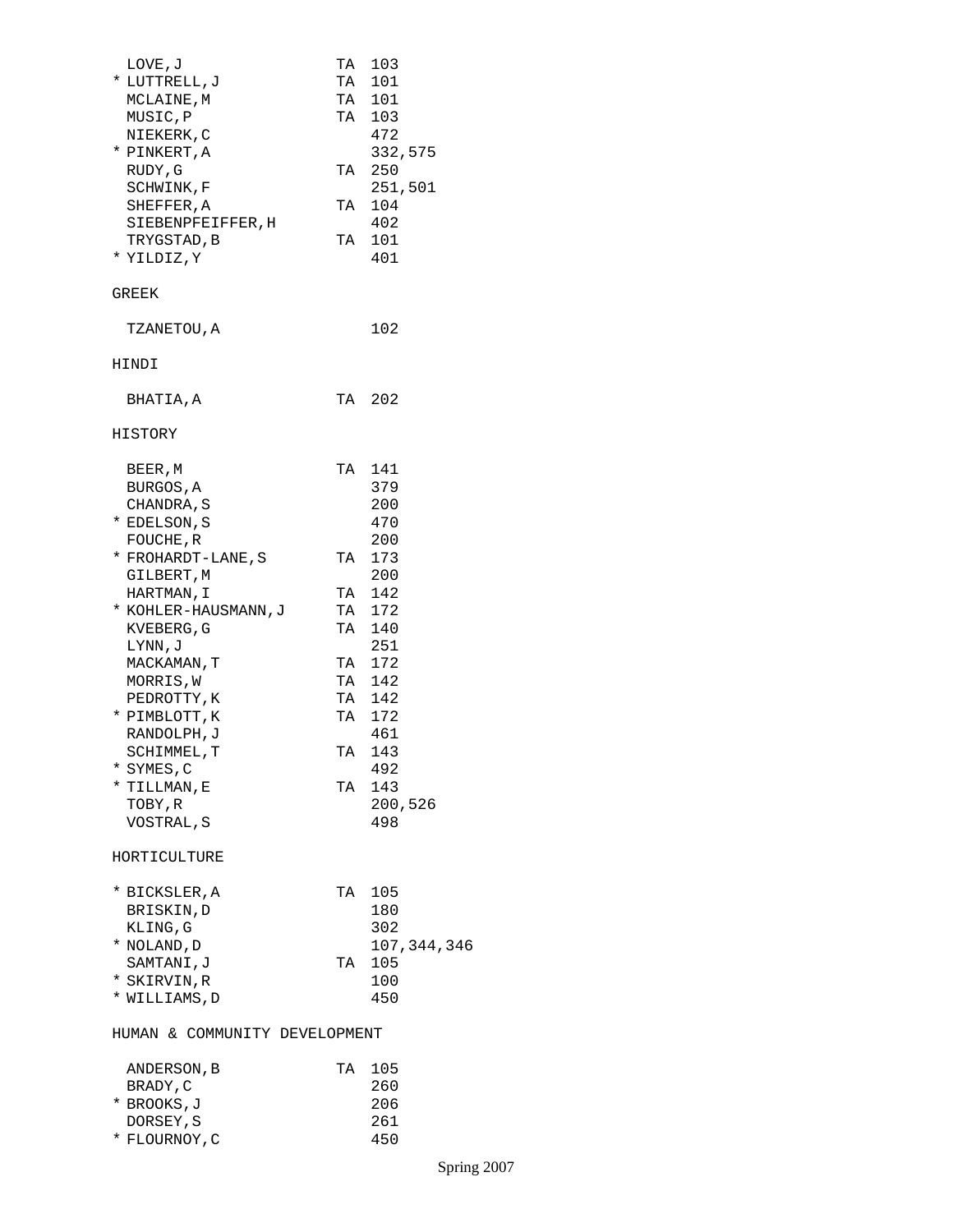| HARDESTY, J<br>KELLY, J<br>KHAW,L<br>* KUNKEL, S<br>LAZAREVIC, V<br>LLERAS, C<br>MARTIN, M<br>MAVERS, K<br>MEDLYN, D<br>MELTON, L<br>OGRADY, C<br>RABUN, C |                      | 521<br>TA 120<br>TA 120<br>TA 105<br>TA 220<br>420<br>TA 450<br>TA 290<br>206<br>TA 105<br>305<br>TA 220 |
|------------------------------------------------------------------------------------------------------------------------------------------------------------|----------------------|----------------------------------------------------------------------------------------------------------|
| SHAPIRO, C<br>SIEBRECHT, R<br>* SULLIVAN, P                                                                                                                |                      | 199,525<br>210,240<br>TA 405                                                                             |
| HUMAN RESOURCE EDUCATION                                                                                                                                   |                      |                                                                                                          |
| ARAGON, S<br>BOWERMASTER, J<br>CORNACHIONE, E<br>ELLINGER, A<br>KUCHINKE, K<br>LEACH, J<br>MERKLEY, R<br>SOMMERS, C                                        |                      | 415<br>475,533<br>TA 400<br>530<br>590<br>400<br>TA 401<br>411,490                                       |
| INDUSTRIAL ENGINEERING                                                                                                                                     |                      |                                                                                                          |
| JACOBSON, S<br>KULKARNI, A<br>SHANBHAG, U                                                                                                                  | TA                   | 413<br>360<br>360                                                                                        |
| INTEGRATIVE BIOLOGY                                                                                                                                        |                      |                                                                                                          |
| AINSWORTH, E<br>ALLSUP, C<br>* AUGSPURGER, C<br>* BARRETT, C<br>BENDA, C<br>*<br>BERENBAUM, M                                                              | TA<br>TA<br>TA       | 440<br>102<br>447,496<br>150<br>447<br>109                                                               |
| BERG, M<br>BILYK,K<br>BONE, T<br>BRISKIN, D                                                                                                                | TA<br>TA<br>TA       | 451<br>202<br>102<br>420                                                                                 |
| BURKE, J<br>* CHEESEMAN, J<br>* CHEN, C<br>COSENTINO, B                                                                                                    | TA<br>TA<br>TA<br>TA | 102<br>447<br>150<br>150<br>335                                                                          |
| * DANDERSON, C<br>DANNER, B<br>DAVROS, N<br>DOWNIE, S<br>FRANCIS, B<br>GRAHAM, E                                                                           | TA<br>TA<br>TA       | 202<br>461<br>335<br>486<br>109                                                                          |
| GSCHWEND, A<br>HALBIG, P<br>* KANE,J<br>KANTAROVICH, S<br>LEAKEY, A                                                                                        | TA<br>TA<br>TA<br>TA | 100<br>150<br>100,101<br>100<br>440                                                                      |
| MCNICOLL, M<br>* MEYER, M                                                                                                                                  | TA<br>TA             | 451<br>100                                                                                               |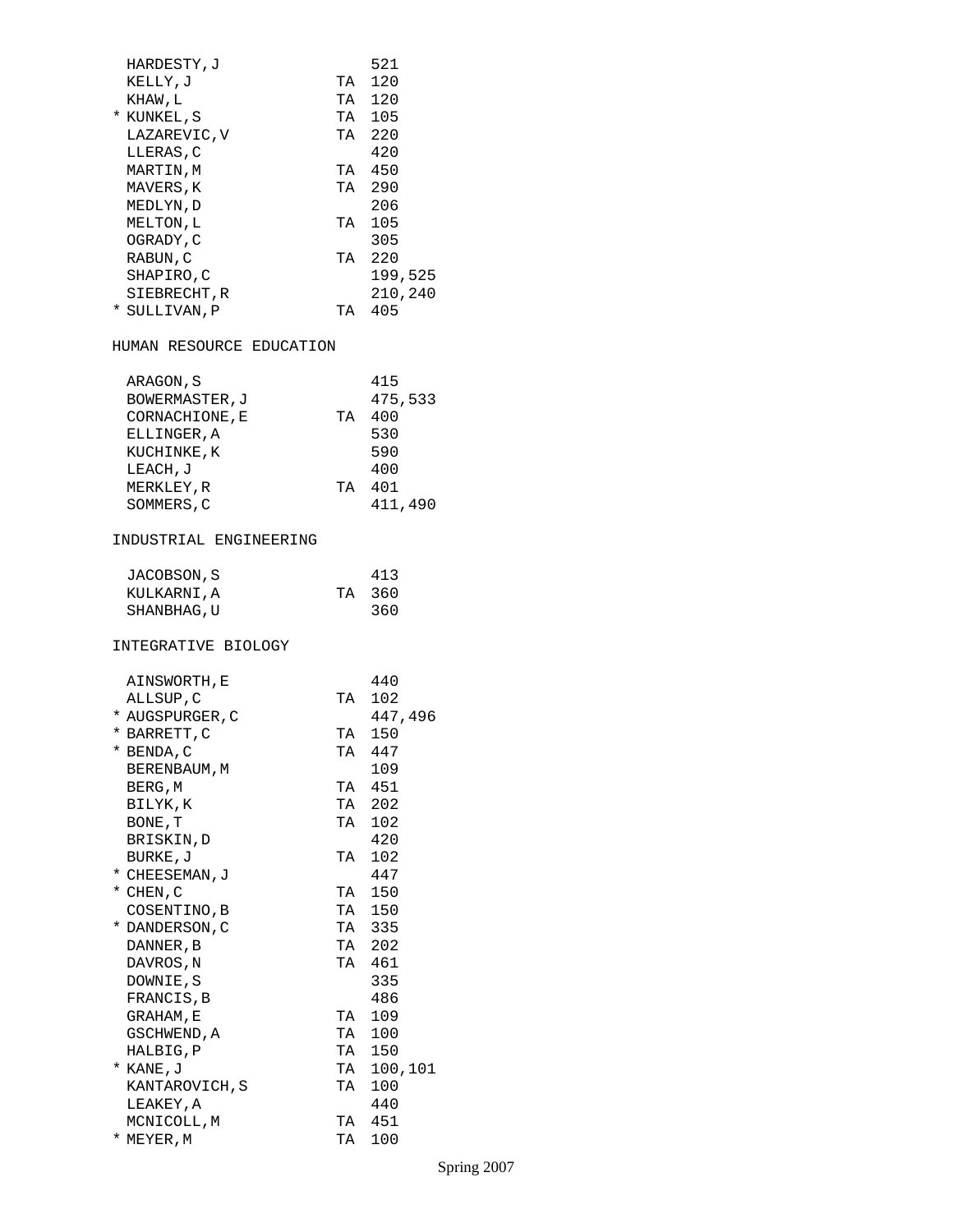| MICHELINI,K     |    | TA 201        |
|-----------------|----|---------------|
| MORPHEW, N      |    | TA 150        |
| O'NEILL,B       |    | TA 109        |
| REMOLINA, S     |    | TA 201        |
| ROBERTSON, H    |    | 504           |
| ROBINSON, G     |    | 432           |
| * SANO,C        |    | TA 100        |
| SATHYAMURTHY, R |    | 484           |
| SUAREZ, A       |    | 429           |
| TAYLOR, C       |    | 496           |
| * WACHHOLDER, B | TA | 103           |
| WARD, M         |    | 461           |
| WITTIG, V       |    | TA 202        |
|                 |    | 199           |
| * ZIELINSKI,R   |    |               |
| JAPANESE        |    |               |
| * ARIMORI,J     |    | 202,306       |
| * FURUKAWA, C   | TA | 202           |
| HAYASHI, M      |    | 306           |
| * IDE, K        | TA | -202          |
| * KIM, J        |    | TA 202        |
| * KINOSHITA,R   |    | TA 204        |
| * MACHIDA, T    |    | TA 204        |
| * OHGUCHI,T     |    | TA 202        |
| OKAZAWA, H      |    | TA 306        |
| TAKAMURA, M     |    | TA 204        |
| JOURNALISM      |    |               |
|                 |    |               |
| BENSON, N       |    | 400           |
| EHRLICH, M      |    | 435           |
| * GAJDA, A      |    | 400,411       |
| * HAYS,R        |    | 400           |
| HOLLEY, G       |    | 480           |
| KAZEL,M         |    | 199,440       |
| MCDONALD, J     |    | 420           |
| PAUL, J         |    | 445           |
| ROSENSTEIN, J   |    | 440,480       |
| SULLIVAN, L     | TA | 200           |
| UNGER, J        |    | 400           |
| * VALENTE, A    | TA | 200           |
| WEINHOLD, K     |    | 420           |
| KINESIOLOGY     |    |               |
|                 |    |               |
| BROGLIO, S      |    | 320           |
| * BUGALSKI,D    | TA | 182,382       |
| BURDETTE, S     | TA | 150           |
| CARLTON, M      |    | 130, 134, 257 |
| CASTELLI, D     |    | 362           |
| CRIPE,J         |    | 104           |
| CRULL, G        |    | 135           |
| DUBOIS, N       |    | 104           |
| EBERSOLE, K     |    | 481           |
| EVANS, E        |    | 494           |
| FAHS, C         | TA | 150           |
| FERRILL, C      | TA | 104           |
| GAC, D          |    | TA 104        |
| GLIOTTONI,R     |    | TA 240        |
| GRABER , K      |    | 363           |
| * HALL, G       | TA | 107,131       |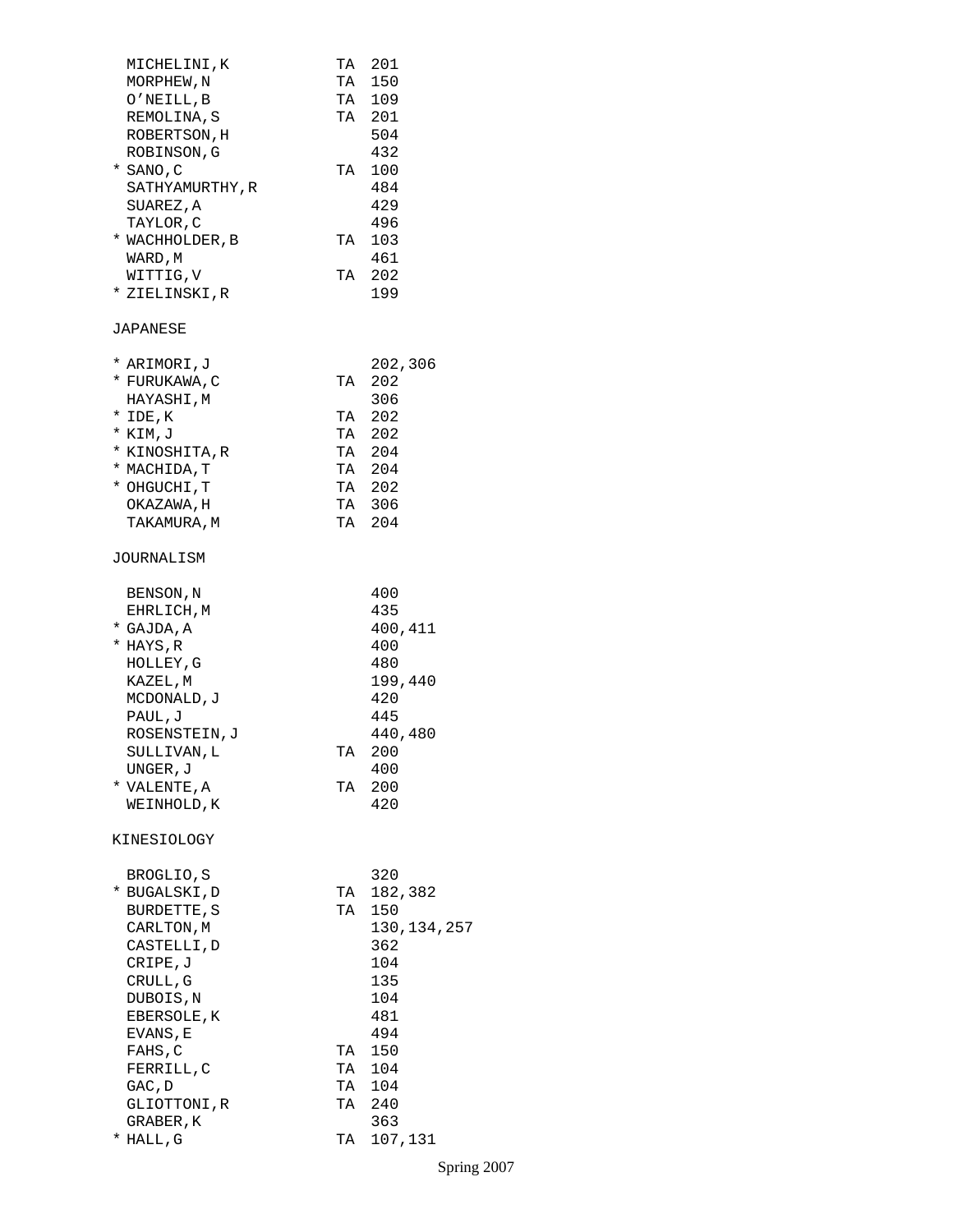|                               | 182                                                                                                                                                                   |
|-------------------------------|-----------------------------------------------------------------------------------------------------------------------------------------------------------------------|
|                               |                                                                                                                                                                       |
|                               | TA 104,249                                                                                                                                                            |
|                               |                                                                                                                                                                       |
|                               |                                                                                                                                                                       |
|                               |                                                                                                                                                                       |
|                               | 136,168                                                                                                                                                               |
|                               |                                                                                                                                                                       |
|                               |                                                                                                                                                                       |
|                               | 104                                                                                                                                                                   |
|                               |                                                                                                                                                                       |
|                               |                                                                                                                                                                       |
|                               |                                                                                                                                                                       |
|                               |                                                                                                                                                                       |
|                               | 220<br>494                                                                                                                                                            |
|                               |                                                                                                                                                                       |
|                               |                                                                                                                                                                       |
|                               |                                                                                                                                                                       |
|                               | 104                                                                                                                                                                   |
|                               |                                                                                                                                                                       |
|                               | 594                                                                                                                                                                   |
|                               | 450,557                                                                                                                                                               |
|                               | 268                                                                                                                                                                   |
|                               | 133                                                                                                                                                                   |
|                               | 133                                                                                                                                                                   |
|                               |                                                                                                                                                                       |
|                               |                                                                                                                                                                       |
|                               | 591                                                                                                                                                                   |
|                               | 557                                                                                                                                                                   |
|                               | 563                                                                                                                                                                   |
|                               | 522,590                                                                                                                                                               |
|                               |                                                                                                                                                                       |
|                               | 241                                                                                                                                                                   |
|                               | 548                                                                                                                                                                   |
|                               |                                                                                                                                                                       |
|                               |                                                                                                                                                                       |
|                               |                                                                                                                                                                       |
| TA                            | 102                                                                                                                                                                   |
|                               | 103                                                                                                                                                                   |
| TA                            | TA 101                                                                                                                                                                |
|                               | 302                                                                                                                                                                   |
|                               | TA 101                                                                                                                                                                |
|                               |                                                                                                                                                                       |
|                               | TA 104<br>LATIN AMERICAN & CARIBBEAN STUDIES                                                                                                                          |
|                               |                                                                                                                                                                       |
| TA                            | 170                                                                                                                                                                   |
|                               | TA 170                                                                                                                                                                |
|                               | 445                                                                                                                                                                   |
| LATINO/LATINA STUDIES PROGRAM |                                                                                                                                                                       |
|                               |                                                                                                                                                                       |
| TA                            | 296                                                                                                                                                                   |
|                               | 296                                                                                                                                                                   |
|                               | 296<br>246                                                                                                                                                            |
|                               | TA 104<br>TA 102<br>TA 100,355<br>240<br>TA 140<br>TA 100<br>TA 320<br>TA 100<br>TA 257<br>TA 140<br>TA 494<br>TA 109<br>TA<br>TA 120<br>LABOR & INDUSTRIAL RELATIONS |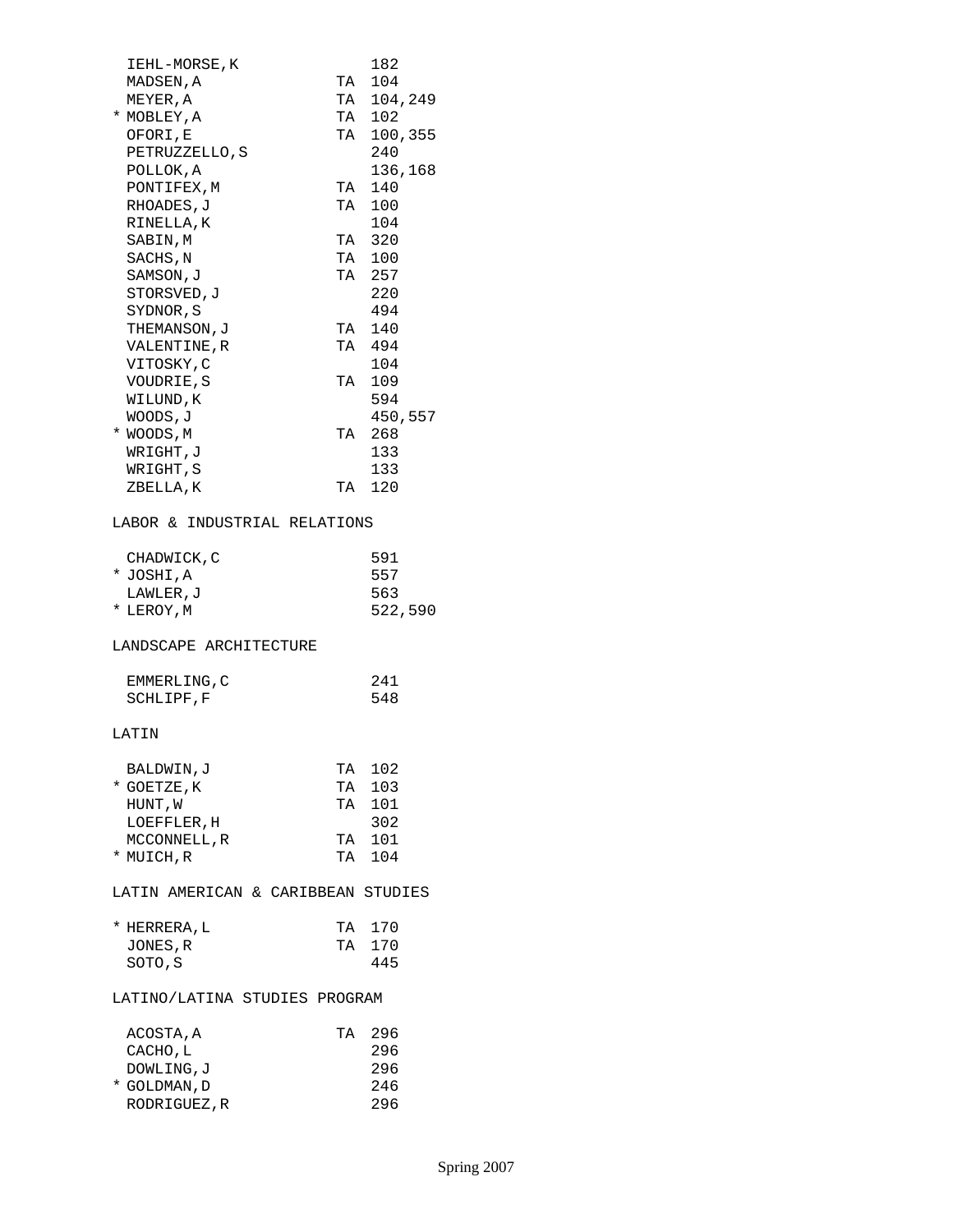| * GUNSALUS, T | 199 |
|---------------|-----|
| SOLUM, L      | 691 |

## LIBRARY & INFORMATION SCIENCE

| * BIAL, L          |    | 507,577    |
|--------------------|----|------------|
| BROCK, A           | TA | 502        |
| BRUCE, B           |    | 491        |
| DUNKELBERGER, J    |    | 504        |
| ESTABROOK, L       |    | 590        |
| GAFFNEY, L         | TA | 404        |
| HEARNE, E          |    | 409        |
| HOLBA PUACZ, J     |    | 504        |
| JENKINS, C         |    | 590        |
| KELLERMAN, F       |    | 590        |
| LA BARRE,K         |    | 590        |
| MCDONOUGH, J       |    | 590        |
| MCDOWELL, K        | TA | 409        |
| MESTRE, L          |    | 504        |
| PALMER, C          |    | 590        |
| RENEAR , A         |    | 590        |
| SCHILLER, D        |    | 590        |
| SMITH, L           |    | 522        |
| * SPISAK, A        |    | TA 404     |
| TWIDALE, M         |    | 490        |
| WAGSTAFF, D        |    | 530        |
| WEIBEL, K          | TA | 502        |
| WOLSKE, M          |    | 451        |
| WONG, M            |    | 458        |
|                    |    |            |
| LINGUISTICS        |    |            |
| ALBIRINI,A         |    | 202        |
| ARREGUI-URBINA, K  |    | 541        |
| BALCI, E           |    | 404        |
| COLE, J            |    | 302        |
| FELTON-ROSULEK, L  | TA | 111        |
| GIRJU,C            |    | 591        |
| HLONGWA, T         | TA | 202        |
| HUALDE, J          |    | 516        |
| HWANG, J           | TA | 100        |
| KIM,J              | TA | 225        |
| * LASERSOHN, P     |    | 591        |
| LISANZA, E         | TA | 200        |
| MISHRA,M           |    | 404        |
| * MKHIZE,D         | TA | 404        |
| * PANDHARIPANDE, R |    | 099        |
| * PURI,V           | TA | 199        |
| WINTERS, S         |    | 591        |
| * ZOUHIR, A        |    | TA 202,404 |
|                    |    |            |

## MATERIALS SCIENCE & ENGINEERING

| AVERBACK, R   | 442 |
|---------------|-----|
| BELLON, P     | 441 |
| KRIVEN, T     | 423 |
| LUIJTEN, E    | 498 |
| * SCHWEIZER.K | 458 |
| WEAVER,J      | 304 |
|               |     |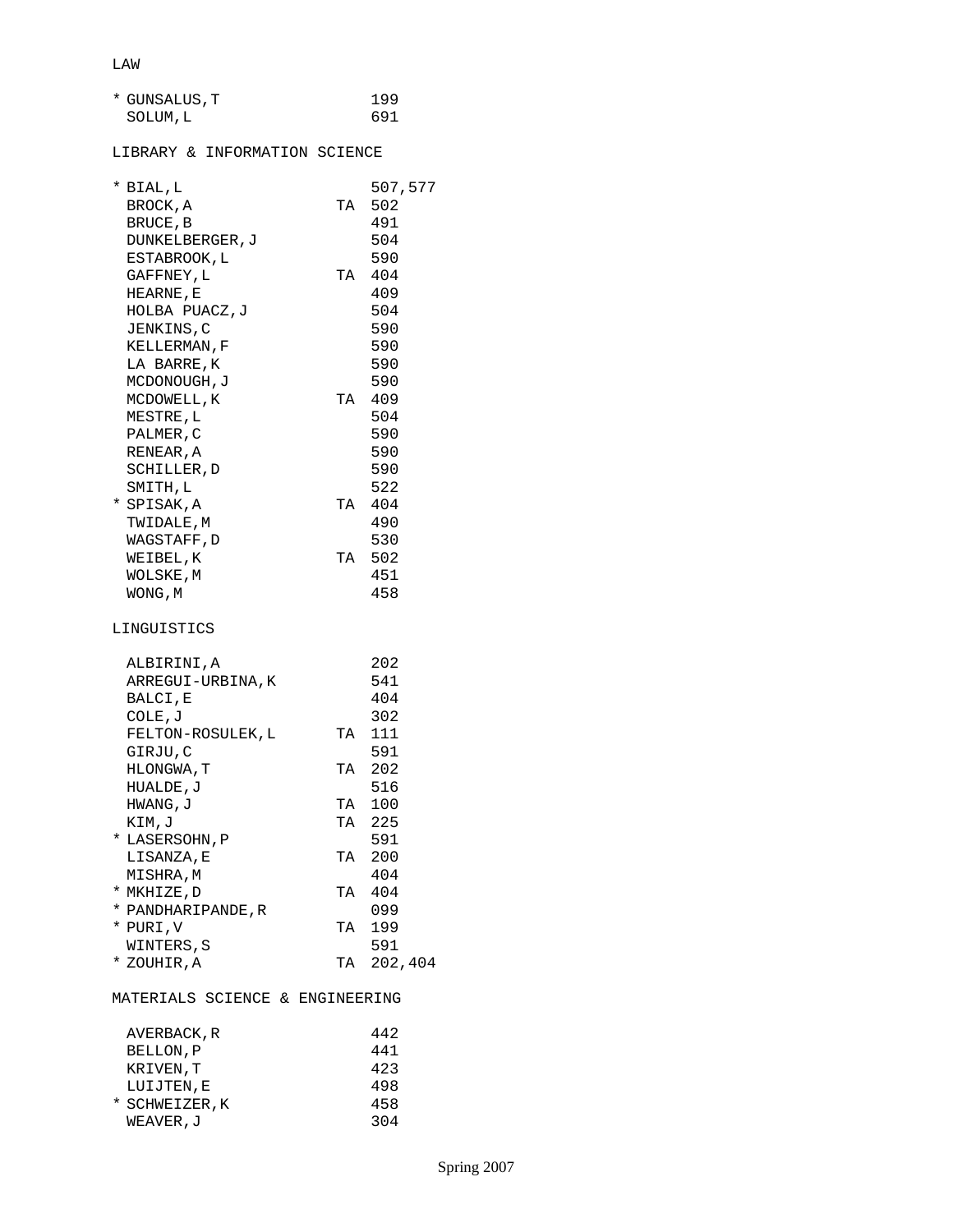| 500<br>BERGVELT, M<br>595<br>BERNDT, B<br>TA 103<br>BUCK, W<br>TA 241<br>* COONEY, T<br>TA 241<br>ECKHARDT, C<br>TA 234<br>GOLDBRING, I<br>490<br>GORVETT, R<br>TA 231<br>HARPER, M<br>TA 231<br>JAMES, M<br>582<br>* KOSTOCHKA,A<br>386<br>LAUGESEN, R<br>TA<br>231<br>LEDOAN, A<br>TA 241<br>$*$ LEE, C<br>231<br>LEININGER, C<br>TA 124<br>LESAULNIER, T<br>MAKI, J<br>TA 241<br>385<br>MANFROI, A<br>595<br>MATVEEV, S<br>415<br>MCCARTHY, R<br>220<br>MCCULLOUGH, J<br>TA |  |
|--------------------------------------------------------------------------------------------------------------------------------------------------------------------------------------------------------------------------------------------------------------------------------------------------------------------------------------------------------------------------------------------------------------------------------------------------------------------------------|--|
|                                                                                                                                                                                                                                                                                                                                                                                                                                                                                |  |
|                                                                                                                                                                                                                                                                                                                                                                                                                                                                                |  |
|                                                                                                                                                                                                                                                                                                                                                                                                                                                                                |  |
|                                                                                                                                                                                                                                                                                                                                                                                                                                                                                |  |
|                                                                                                                                                                                                                                                                                                                                                                                                                                                                                |  |
|                                                                                                                                                                                                                                                                                                                                                                                                                                                                                |  |
|                                                                                                                                                                                                                                                                                                                                                                                                                                                                                |  |
|                                                                                                                                                                                                                                                                                                                                                                                                                                                                                |  |
|                                                                                                                                                                                                                                                                                                                                                                                                                                                                                |  |
|                                                                                                                                                                                                                                                                                                                                                                                                                                                                                |  |
|                                                                                                                                                                                                                                                                                                                                                                                                                                                                                |  |
|                                                                                                                                                                                                                                                                                                                                                                                                                                                                                |  |
|                                                                                                                                                                                                                                                                                                                                                                                                                                                                                |  |
|                                                                                                                                                                                                                                                                                                                                                                                                                                                                                |  |
|                                                                                                                                                                                                                                                                                                                                                                                                                                                                                |  |
|                                                                                                                                                                                                                                                                                                                                                                                                                                                                                |  |
|                                                                                                                                                                                                                                                                                                                                                                                                                                                                                |  |
|                                                                                                                                                                                                                                                                                                                                                                                                                                                                                |  |
|                                                                                                                                                                                                                                                                                                                                                                                                                                                                                |  |
| PALMORE, J<br>490<br>TA 234                                                                                                                                                                                                                                                                                                                                                                                                                                                    |  |
| * PARK, S<br>501<br>ROBINSON, D                                                                                                                                                                                                                                                                                                                                                                                                                                                |  |
| TA 117<br>* SARAN, M                                                                                                                                                                                                                                                                                                                                                                                                                                                           |  |
| SNEED, J<br>TA 231                                                                                                                                                                                                                                                                                                                                                                                                                                                             |  |
| 432<br>SOLECKI, S                                                                                                                                                                                                                                                                                                                                                                                                                                                              |  |
| 595<br>SOWERS, R                                                                                                                                                                                                                                                                                                                                                                                                                                                               |  |
| 231<br>STODOLSKY, B<br>TA                                                                                                                                                                                                                                                                                                                                                                                                                                                      |  |
| 453<br>STOLARSKY, K                                                                                                                                                                                                                                                                                                                                                                                                                                                            |  |
| TA 220<br>SZUTA, P                                                                                                                                                                                                                                                                                                                                                                                                                                                             |  |
| TA<br>TELLEZ, H<br>231                                                                                                                                                                                                                                                                                                                                                                                                                                                         |  |
| 533<br>TOLMAN, S                                                                                                                                                                                                                                                                                                                                                                                                                                                               |  |
| 385,541<br>TYSON,J                                                                                                                                                                                                                                                                                                                                                                                                                                                             |  |
|                                                                                                                                                                                                                                                                                                                                                                                                                                                                                |  |
| 181<br>WAHL,K                                                                                                                                                                                                                                                                                                                                                                                                                                                                  |  |
| TA<br>231<br>WENGER, P                                                                                                                                                                                                                                                                                                                                                                                                                                                         |  |
| 595<br>ZAHARESCU, A                                                                                                                                                                                                                                                                                                                                                                                                                                                            |  |
| TA 241<br>ZAKI,M                                                                                                                                                                                                                                                                                                                                                                                                                                                               |  |
| MBA                                                                                                                                                                                                                                                                                                                                                                                                                                                                            |  |
| 505                                                                                                                                                                                                                                                                                                                                                                                                                                                                            |  |
| NORTHCRAFT, G<br>505                                                                                                                                                                                                                                                                                                                                                                                                                                                           |  |
| * PETRUZZI, N<br>503<br>PRATT, M                                                                                                                                                                                                                                                                                                                                                                                                                                               |  |
|                                                                                                                                                                                                                                                                                                                                                                                                                                                                                |  |
| MECHANICAL ENGINEERING                                                                                                                                                                                                                                                                                                                                                                                                                                                         |  |
| TA 350<br>* ANG, M                                                                                                                                                                                                                                                                                                                                                                                                                                                             |  |
| TA 340<br>BOSILJEVAC, A                                                                                                                                                                                                                                                                                                                                                                                                                                                        |  |
| TA 340<br>* BRDAR,T                                                                                                                                                                                                                                                                                                                                                                                                                                                            |  |
| TA 350<br>* BUCHANAN, R                                                                                                                                                                                                                                                                                                                                                                                                                                                        |  |
| TA 360<br>* BURGOYNE,W                                                                                                                                                                                                                                                                                                                                                                                                                                                         |  |
| * CERPA, G<br>TA 320                                                                                                                                                                                                                                                                                                                                                                                                                                                           |  |
| TA 320<br>CHO, H                                                                                                                                                                                                                                                                                                                                                                                                                                                               |  |
| 350<br>* CONKLIN,M<br>TA<br>550<br>DANTZIG, J                                                                                                                                                                                                                                                                                                                                                                                                                                  |  |

DOWNING,S<br>EVANS,C

TA 310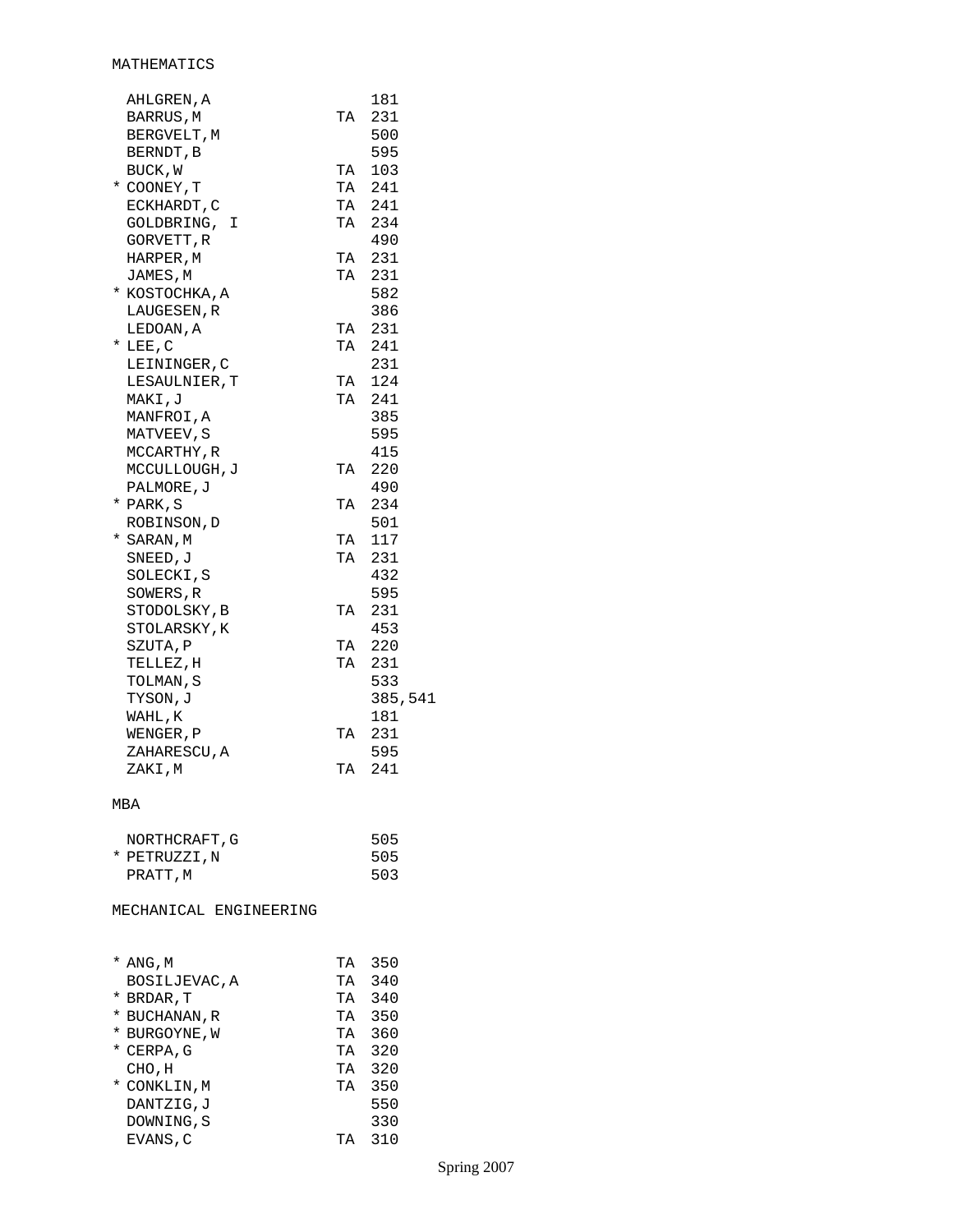| FIELD, B<br>GLUMAC, N<br>HAHN, M<br>HONG, M<br>HUANG, Y<br>JACOBI,A<br>JASSIM,E<br>KANG, T<br>KANTAREK, T<br>KYRITSIS, D<br>LEE, H<br>LEE, K<br>MERKLIN,S<br>MILLER,N<br>* MOTT, J<br>* PAGAN-IGLESIAS, A<br>RAPAKA, V<br>* SANGID, M<br>SAWYER, A<br>SCHMIDT, K<br>* SHANKAR, N<br>* STRINGER, V<br>ZABIEGLY, M | TA<br>TA<br>TA<br>TA<br>TA<br>TA<br>$_{\rm TA}$<br>TA<br>TA<br>TA | 310<br>501<br>320<br>170<br>370<br>420<br>320<br>310<br>170<br>300<br>340<br>TA 498<br>170<br>491<br>310<br>320<br>360<br>330<br>TA 498<br>TA 350<br>TA 350<br>TA 310<br>TA 211 |
|------------------------------------------------------------------------------------------------------------------------------------------------------------------------------------------------------------------------------------------------------------------------------------------------------------------|-------------------------------------------------------------------|---------------------------------------------------------------------------------------------------------------------------------------------------------------------------------|
| MEDICAL SCIENCES                                                                                                                                                                                                                                                                                                 |                                                                   |                                                                                                                                                                                 |
| ANTONSEN, E<br>BARNES, M<br>CHOI,W<br>DANG, M<br>ELIAS, Y<br>GROSSMAN, A<br>LEIGH, S<br>MORRISSEY, J<br>OMUETI, K<br>RHINE, J<br>* RODRIGUEZ-WAIT, P<br>ROWLAND, M<br>SHISLER,J<br>SLAUCH, J<br>SWEENEY, M<br>WILSON,M<br>WRZOSEK, J<br>UV, UY<br>ZECH, L                                                        | TA<br>TA<br>TA                                                    | TA 604<br>626<br>TA 622<br>TA 604<br>TA 622<br>601<br>622<br>602<br>TA 626<br>TA 606<br>TA 602<br>TA 622<br>626<br>626<br>622<br>601<br>602<br>TA 602<br>TA 606                 |
| MILITARY SCIENCE                                                                                                                                                                                                                                                                                                 |                                                                   |                                                                                                                                                                                 |
| KELSEY,C<br>SATTERLEE, S<br>* STENZEL, D<br>* WHITE, J                                                                                                                                                                                                                                                           |                                                                   | 202<br>342<br>302<br>102                                                                                                                                                        |
| MOLECULAR & CELLULAR BIOLOGY                                                                                                                                                                                                                                                                                     |                                                                   |                                                                                                                                                                                 |
| ANANDAN , L<br>ANJEM, A<br>* ARNOLD, J<br>BAI, J<br>* BANNAI, Y<br>BARNHART, M                                                                                                                                                                                                                                   | TA<br>TA<br>TA<br>TA<br>TA<br>TA                                  | 104<br>101<br>104<br>251<br>301<br>252                                                                                                                                          |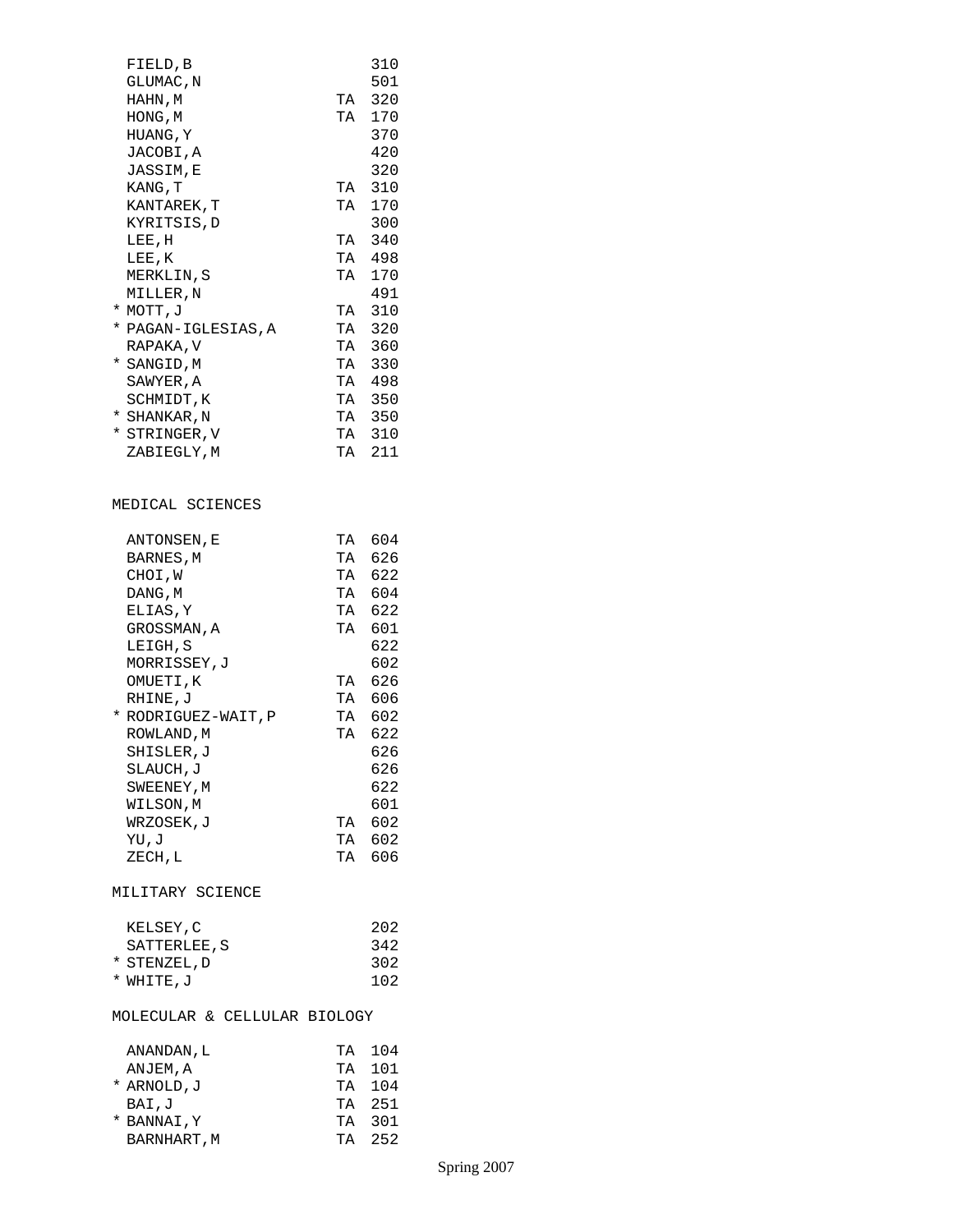| BELLINI,M       |    | 252     |
|-----------------|----|---------|
| BELMONT, A      |    | 529     |
|                 | TA | 151     |
| BERBEROGLU, S   |    |         |
| BHATT, S        | TA | 250     |
| * BONEY, J      | TA | 104     |
| * BUDKE, B      | TA | 101     |
| * CAMERON, J    |    | 460     |
| CHAKRAVARTTY, V | TA | 250     |
| CHEN, J         |    | 480     |
| CHEN, W         |    | TA 400  |
| * CHERIAN, M    | TA | 104     |
| * CHERVIN, A    |    | TA 408  |
| * CICMIL, N     | TA | 253     |
| COX, C          |    | 416     |
| * CURTIS,C      | TA | 104     |
| * DAVIS, J      |    | TA 150  |
| ECKHARDT, A     |    | TA 334  |
| EL MARZOUK, S   |    | TA 253  |
| FUNK, C         |    | TA 250  |
| * GARGI, A      |    | TA 253  |
| * GEISSLER, D   |    | TA 334  |
| * GLASER, M     |    | 354     |
|                 |    | 455     |
| GRABNER , G     |    |         |
| * GREENE, C     |    | TA 253  |
| HALL, M         |    | TA 334  |
| HE, Y           |    | TA 253  |
| * JANG, S       |    | TA 251  |
| * JENNINGS, V   |    | TA 334  |
| JIANG, X        |    | TA 253  |
| JIANG, Y        |    | TA 251  |
| JOHNSON, V      |    | TA 334  |
| JONES, L        | TA | 408     |
| KANDALEPAS, P   | TA | 250     |
| * KARBERG, K    | TA | 301     |
| KIM, B          |    | TA 251  |
| KIM, S          |    | TA 253  |
| KUENSTER, A     |    | TA 334  |
| * LONG, S       |    | TA 253  |
| MARTIN, E       | TA | 150     |
|                 | TA | 252     |
| * MILLER, C     |    |         |
| MORITZ, L       | TA | 150     |
| * PANG, J       | TA | 354     |
| * PATEL, S      | TA | 252     |
| PONUGOTI, B     | TA | 104     |
| RAETZMAN, L     |    | 481     |
| RAJEEV, L       | ТA | 151     |
| * RAMATHAL,C    | TA | 252     |
| RAO, A          | TA | 253     |
| RICHMAN, S      | TA | 408     |
| RIVERA, A       | TΑ | 101     |
| RIVIER, D       |    | 405     |
| * ROTMAN, E     | TA | 301     |
| * SHIPP, Z      | TA | 104     |
| SIECHEN, S      |    | 150     |
| SOTO, C         | TA | 408     |
| * STARY,J       | TA | 252     |
| SULLIVAN,W      | TA | 334     |
| * TAIBL, J      | TA | 290,334 |
| * VARGHESE, S   | TA | 151     |
| WANG, W         | TA | 104     |
| $*$ WENG, N     | TA | 104     |
|                 |    |         |
| ZHANG, J        | TA | 251     |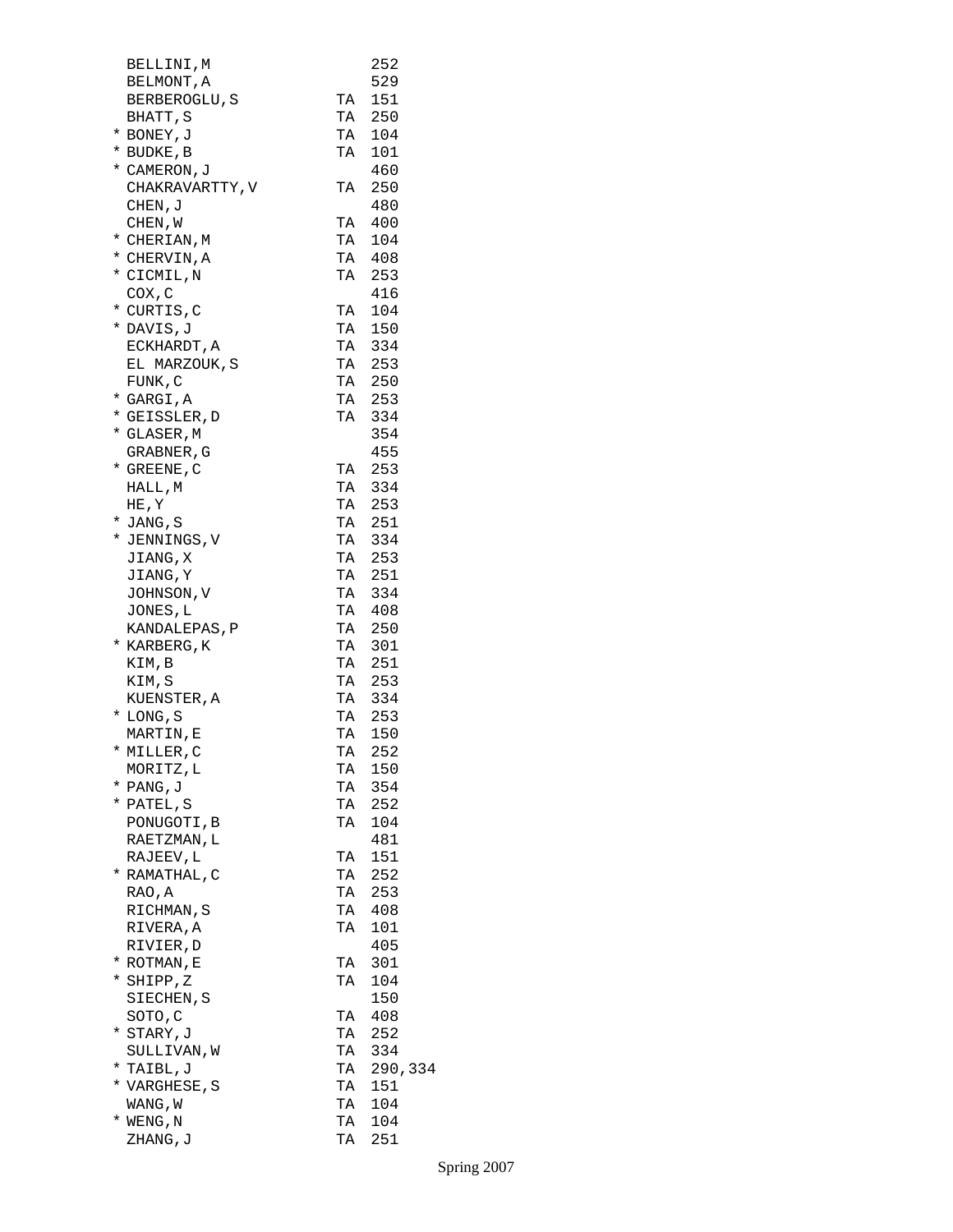## MUSIC

| * ALEXANDER,R   |    | 199,571            |
|-----------------|----|--------------------|
| * ASNAWA, I     |    | 252                |
| * BASHFORD, C   |    | 528,560            |
| BENSON, M       | TA | 272                |
| BERG, B         |    | 199                |
| * BIRKHOLZ, N   | TA | 169                |
| * BREAUX,M      | TA | 242                |
| * BUCHANAN, D   |    | 417                |
| BUNCH, J        | TA | 108                |
| * CARRILLO, T   |    | 361,450            |
| $*$ CHAN, C     | TA | 169                |
| CHAN, H         | TA | 130                |
|                 | TA | 169                |
| CHANG, J        |    |                    |
| CHASANOV, E     |    | 999                |
| CHOI, C         | TA | 172,173            |
| * CLARK, P      | TA | 999                |
| COLEMAN, B      |    | 199                |
| * DAVIS, O      |    | 199,261,999        |
| DECKER, B       |    | 169                |
| DEE, J          |    | 999                |
| DIAZMUNOZ, E    |    | 250,450            |
| EHLEN, T        |    | 180,577            |
| EUBANK, C       | TA | 346                |
| FEATHER , A     | TA | 169                |
| FLORES, R       |    | 350,999            |
| FULLER, A       |    | TA 999             |
| * GINGHER, S    | TA | 169                |
| * GORRETTA, J   | TA | 169                |
| * GRANT, J      |    | 331,348,446        |
| GRASHEL, J      |    | 539                |
| * HA,S          | TA | 174,180            |
| * HALL, D       |    | 999                |
| HARWOOD, E      |    | 240                |
| * HELMRICH, D   |    | 577                |
| * HERRERA, R    |    | 999                |
|                 |    |                    |
| * HUR,S         | TA | 180                |
| * JANG, J       | TA | 999                |
| KAMMIN, I       | TA | 169                |
| * KEEBLE, J     |    | 999                |
| KIM,H           | TA | 108                |
| * KIMMEL,L      | TА | 169                |
| KINDERMAN, W    |    | 314,523            |
| LAW, P          | TA | 242                |
| LEE, J          | TA | 172                |
| * LEUPP, N      | TA | 181                |
| LUND, E         |    | 199,408            |
| * MAGEE, G      |    | 415,523            |
| MAGEE, J        |    | 421,521            |
| MANFREDO, J     |    | 332, 335, 344, 441 |
| * MCNEILL, L    |    | 266,450,566        |
| MCPHERSON, G    |    | 532                |
| * MOERSCH, C    |    | 526,999            |
| * MOERSCH, W    |    | 257,999            |
| PALUCK, C       | TA | 241                |
| * RICHTMEYER, D |    | 350,999            |
| * ROBINSON, D   |    | 582                |
|                 |    | 314                |
| ROSS, R         | TА |                    |
| SCHLIPMANN, A   | TA | 243                |
| SEO,J           | TA | 208                |
| * SERGEY, T     | TA | 169                |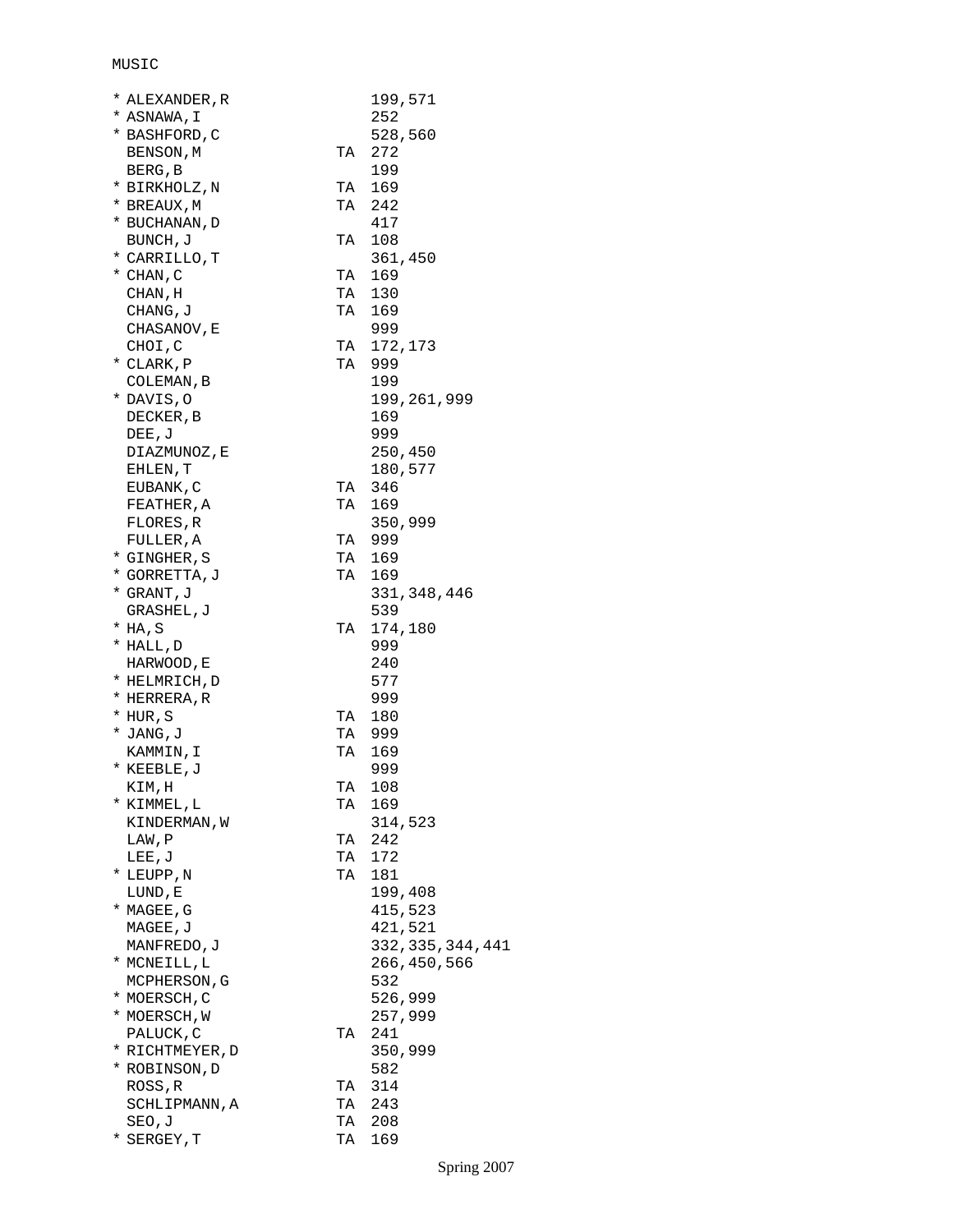| SHELVIK, J<br>* SMITH, T<br>SOLIS, G<br>* STEPHENS, J<br>TAUBE, H<br>THARP, R<br>* THEBY, L<br>* WASCOE, G<br>* YEUNG, A<br>* ZIEGEL,A | TA 314<br>TA 241<br>524<br>461,999<br>404<br>106<br>TA 172,173<br>TA 169<br>999<br>TA 314 |
|----------------------------------------------------------------------------------------------------------------------------------------|-------------------------------------------------------------------------------------------|
|                                                                                                                                        | NATURAL RESOURCES & ENVIRONMENTAL SCIENCES                                                |
| * EDGINGTON, J<br>* GIANNETTI,G<br>MERRICK, M<br>$*$ O'NEAL, B<br>SCHOOLEY, R<br>SHAMMIN, M                                            | 255,313<br>TA 302<br>TA 472<br>TA 407<br>407<br>350                                       |
| NAVAL SCIENCE                                                                                                                          |                                                                                           |
| GREENE, J<br>* HOFFMANN, N                                                                                                             | 308<br>306                                                                                |
|                                                                                                                                        | NUCLEAR, PLASMA & RADIOLOGICAL ENGINEERING                                                |
| * AXFORD,R<br>HEUSER, B<br>RUZIC, D                                                                                                    | 447,521<br>247<br>101                                                                     |
| NURSING                                                                                                                                |                                                                                           |
| ATKINS, M<br>HUMPHERYS, C<br>* IRLE, L<br>* KRASSA, T                                                                                  | 375<br>527<br>345<br>390,527                                                              |
| PATHOBIOLOGY                                                                                                                           |                                                                                           |
| * BARGER, A<br>* FREDRICKSON, R<br>KITRON, U<br>* KOHRT,L<br>* MACNEILL, A                                                             | 638,669<br>669<br>560<br>669<br>669                                                       |
| PHILOSOPHY                                                                                                                             |                                                                                           |
| ANDERSON, L<br>GOODLIN, B<br>HORN, E<br>KRZYZEWSKI,C<br>NEELY, E<br>POLITE, B<br>SUSSMAN, D                                            | TA 214<br>101<br>TA<br>TA 105<br>104<br>105,380<br>TA 102<br>511                          |
| PHYSICS                                                                                                                                |                                                                                           |
| ABBAMONTE, P<br>ALIZADEH, E<br>ANDUAGA, I<br>* AREF,T                                                                                  | 101<br>TA 101<br>TA 212<br>TA 404                                                         |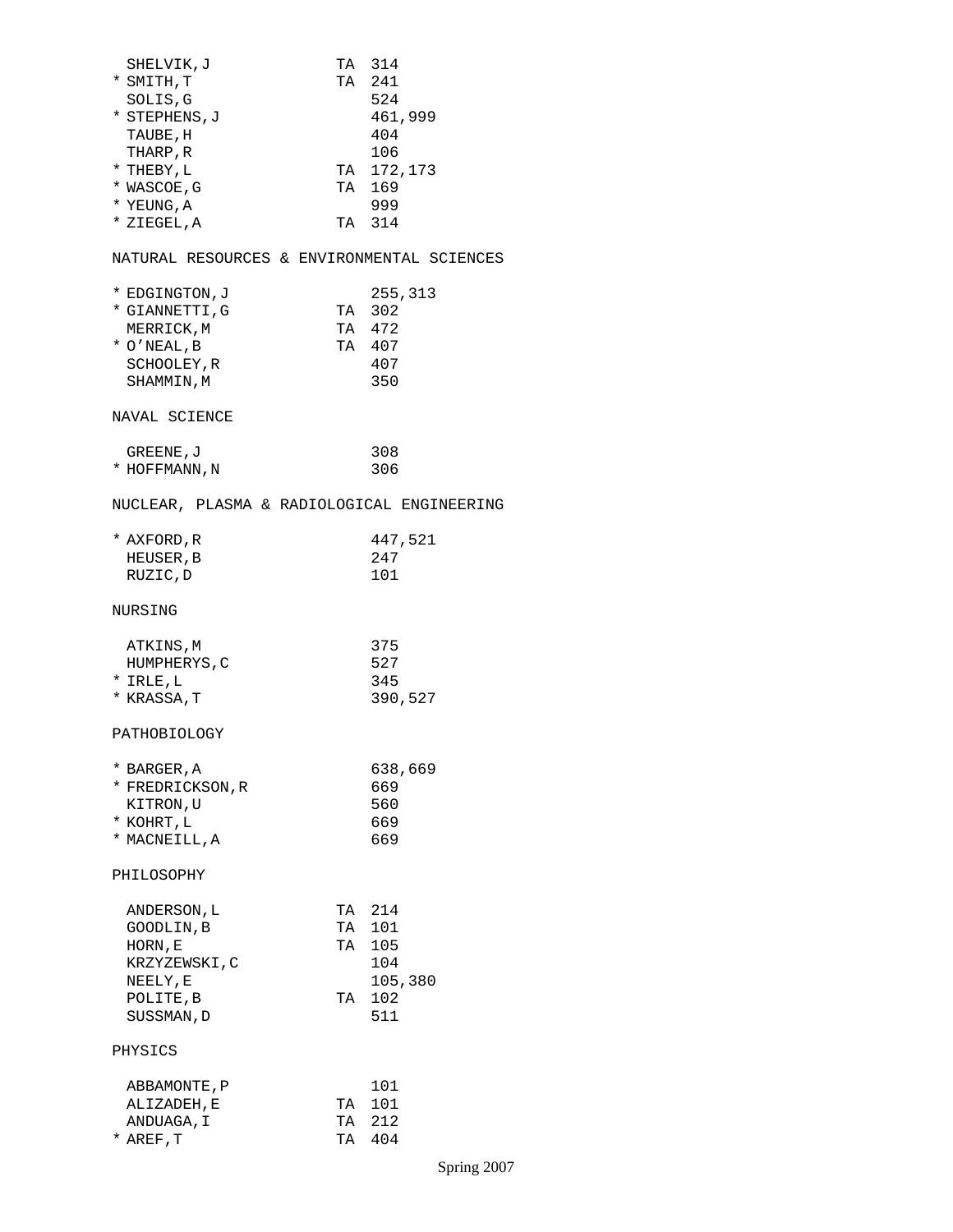| BAHR, D                   | TA | 101           |
|---------------------------|----|---------------|
| BEDNARZ, M                | TA | 211           |
| BONASERA, J               | TA | 123           |
| * BOUCHARD, C             |    | TA 213, 214   |
| * BRENNER, M              |    | TA 213, 214   |
| BRINKLEY, M               |    | TA 213, 214   |
| CANNING, S                |    | TA 102        |
| * CHANDLER, D             |    | TA 102        |
| CHRISTIE, D               |    | TA 326        |
| COGGESHALL, J             | TA | 280           |
| COMER, J                  | TA | 213           |
| * COOK , C                | TA | 213, 214      |
| * COOK, J                 |    | TA 213, 214   |
| * COOPER, S               |    | 486           |
| CORTES GONZALEZ, A        |    | TA 101        |
| * DEGOTTARDI, W           |    | TA 199        |
| DELGADO, M                |    | TA 211        |
| * DUKES, W                |    | TA 211        |
| DUMONT, C                 | TA | 211           |
| * FOSTER, G               | TA | 140           |
| GOLDBART, P               |    | 598           |
| GOLDENFELD, N             |    | 504           |
| GRAY, A                   |    | TA 211        |
| HANNA, A                  |    | TA 213, 214   |
| HERTZOG, D                |    | 403           |
| HOANG, T                  |    | TA 213        |
| * HOWELL, D               |    | TA 212        |
| HSU, B                    | TA | 199           |
| * HUBLER,A                |    | 199,511       |
| JAIN,R                    | TA | 101           |
| * JASTI,H                 | TA | 101           |
| * JERALDO, P              |    | TA 102        |
| JONES, A                  |    | TA 101        |
| KOLLA, E                  |    | 403           |
| * KONDOV, S               |    | TA 101        |
| KUNKLE,J                  |    | TA 102        |
| KUNZ,M                    | TA | 102           |
| KURODA,M                  | TA | 212<br>TA 212 |
| LIN, Y                    |    |               |
| LINDNER, D                | TA | 325           |
| * LINK,W<br>* LUNDGREN, B | TA | 211<br>TA 211 |
|                           |    | TA 140        |
| MAFFEO,C<br>* MANTEY, K   |    | TA 435,436    |
| MERTENS, D                |    | TA 140        |
| MILES, P                  | TA | 211           |
| MISSEL, A                 | TA | 213,214       |
| MORALES, J                | TA | 212           |
| * MUNOZ FREGOSO,B         |    | TA 211        |
| NGAI, W                   |    | TA 211        |
| NICHOL, J                 |    | TA 101        |
| NIELSEN,D                 |    | TA 211        |
| PARIKH,H                  |    | TA 140        |
| PITTS, K                  |    | 199           |
| * POWELL, P               | TA | 212           |
| * PUTMAN, R               | TA | 212           |
| QUISNO, A                 | TA | 211           |
| RAJARAM, S                |    | TA 402        |
| ROY, A                    |    | TA 213        |
| * SAHRAPOUR, M            |    | TA 102        |
| * SAHU,M                  |    | TA 401        |
| SANCHEZ, A                |    | TA 102        |
|                           |    |               |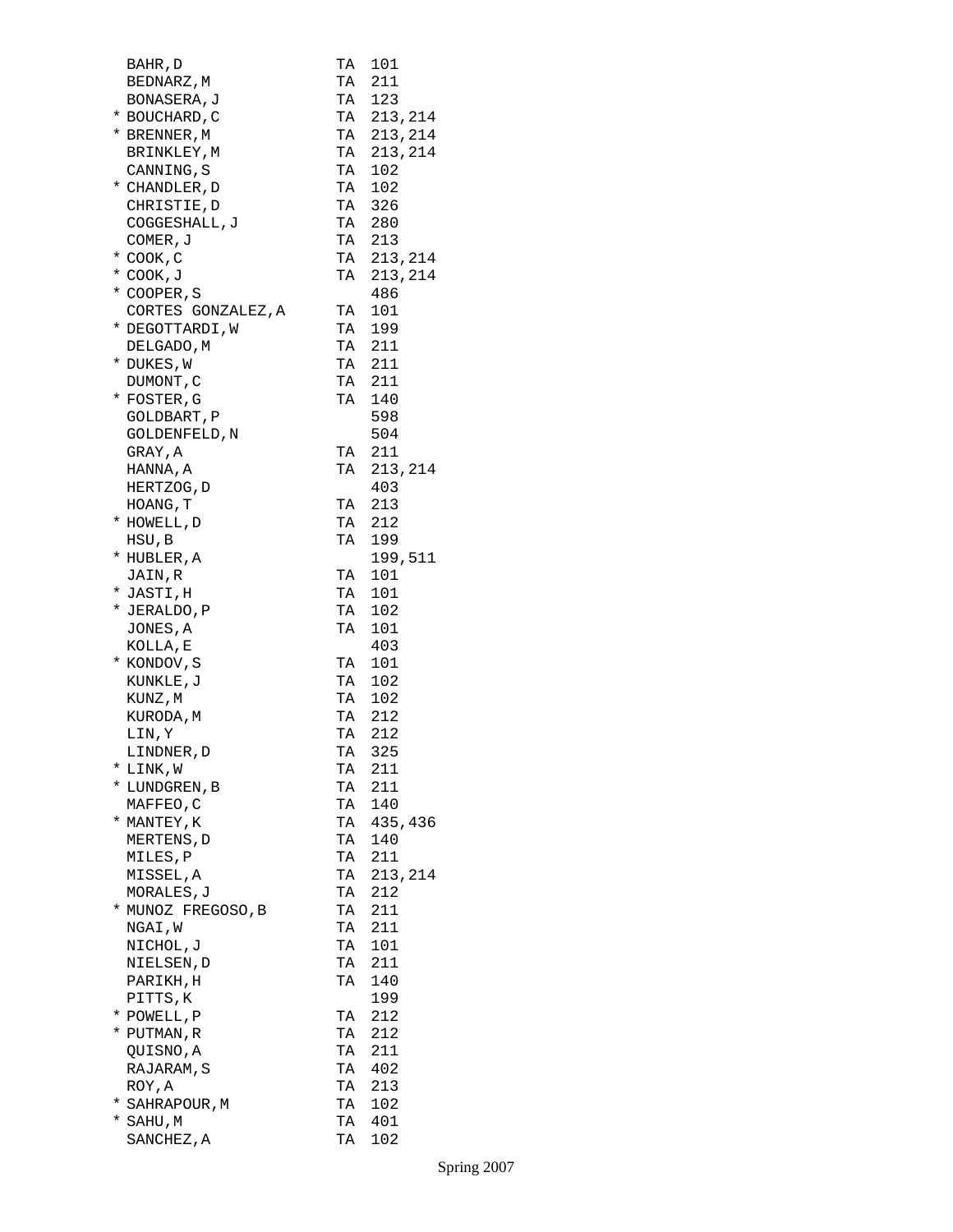| SEKWAO, S                    | TA | 212                                    |
|------------------------------|----|----------------------------------------|
| SELEN, M                     |    | 123                                    |
| SELVIN, P                    |    | 498                                    |
| * SHEN, K                    | TA | 213                                    |
| SIMAN, W                     |    | TA 102                                 |
| * SMITH, A                   |    | TA 199, 213, 214                       |
| SPEER, N                     |    | TA 213, 214                            |
| STELZER,T                    |    | 101                                    |
| STUPCA, M                    |    | TA 211                                 |
| SUN,K                        |    | TA 211                                 |
| SUTTER, P                    |    | TA 140                                 |
| * TAN,M                      | TA | $\begin{array}{c}\n211 \\ \end{array}$ |
| TSEKENIS, G                  | TA | 101                                    |
|                              |    | TA 102                                 |
| VANHOUDNOS, N<br>* VEICHT, A |    | TA 212                                 |
|                              |    | TA 212                                 |
| VISSERS,M                    |    |                                        |
| VURAL, D                     |    | TA 211                                 |
| * WADHAMS, S                 |    | TA 211                                 |
| WELANDER, P                  |    | TA 211                                 |
| WELLS, D                     |    | TA 212                                 |
| WILLENBROCK, S               |    | 575                                    |
| WRIGHT, E                    |    | TA 140                                 |
| YASI,J                       |    | TA 487                                 |
| ZHANG, L                     |    | TA 213                                 |
| * ZHENG, M                   |    | TA 102                                 |
| ZHU,G                        |    | TA 211                                 |
| POLITICAL SCIENCE            |    |                                        |
| ARACKAL, S                   |    | TA 100                                 |
| BAER, N                      | TA | 101                                    |
| BOWEN, M                     |    | 341                                    |
| CHO, W                       |    | 519                                    |
| CLARE, J                     |    | 230,384                                |
| DAI, X                       |    | 380                                    |
| FRAZIER, D                   |    | 390                                    |
| GANDHI,R                     |    | 241                                    |
| * HENDRICKSON, R             |    | 395                                    |
| * HENDRY, D                  | TA | 101                                    |
| HOFFMAN, T                   |    | 308                                    |
| IRISH, A                     | TA | 280                                    |
| KENT, A                      |    | TA 101                                 |
| KIM,D                        |    | TA 283                                 |
| LEFF, C                      |    | 391                                    |
| MALEKAFZALI, F               |    | 499                                    |
| * MCLAUGHLIN, E              |    | 240,357                                |
| MCQUIDE, B                   | TA | 101                                    |
| MILER, K                     |    | 303                                    |
| MITCHELL, D                  | TA | 201                                    |
| ORLIE, M                     |    | 377                                    |
| PANTAGES, L                  |    | TA 101                                 |
| PEYTON, B                    |    | TA 201                                 |
| ROMINE, J                    |    | TA 240                                 |
| PSYCHOLOGY                   |    |                                        |
| BAILLARGEON, R               |    | 569                                    |
| BECK, D                      |    | 593                                    |
| BENJAMIN, A                  |    | 493                                    |
| CHEN, J                      | TA | 333                                    |
| DRASGOW, F                   |    | 531                                    |
| ELIEFF, C                    |    | 363,496                                |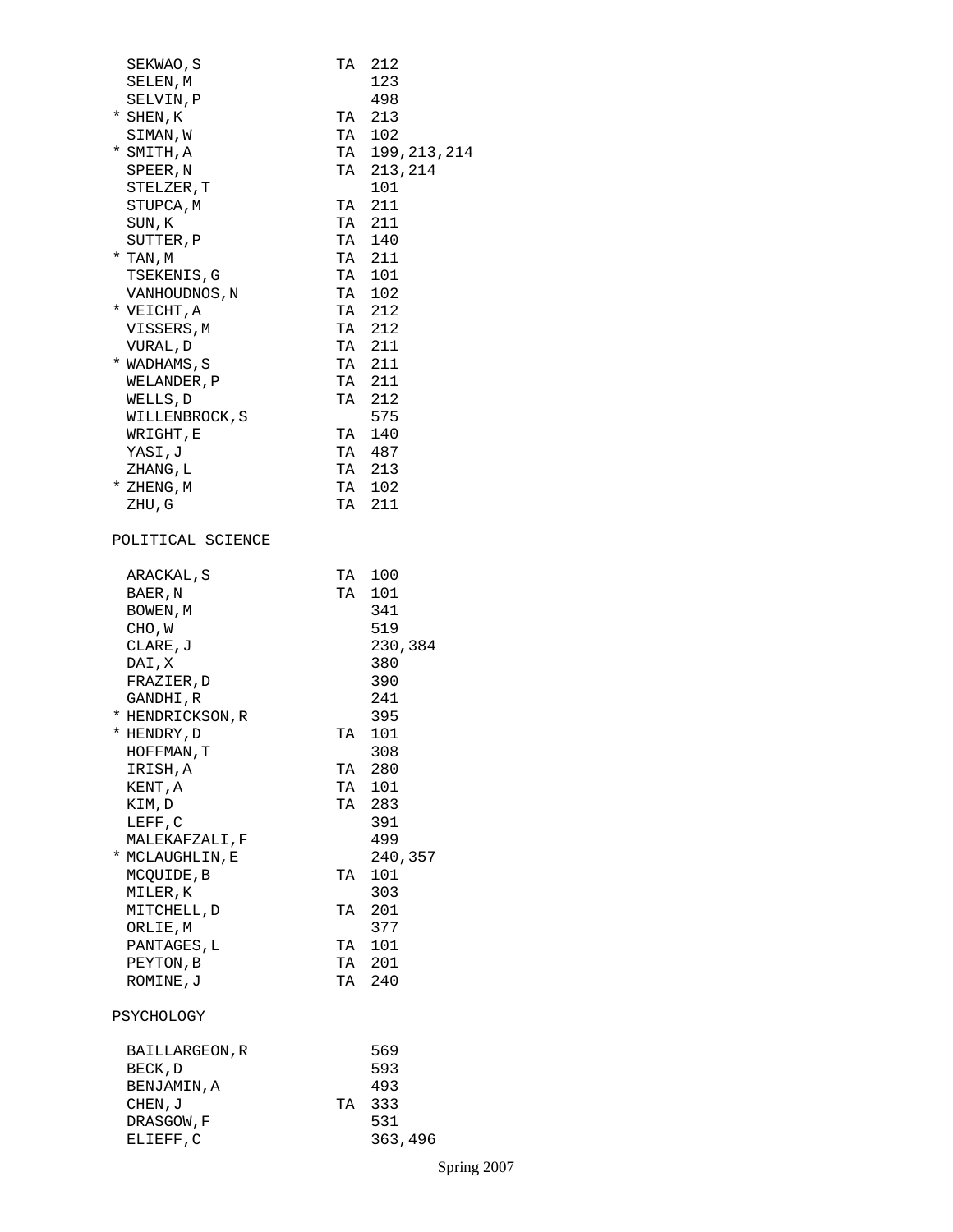| * GORDON, B                 | TA 100  |
|-----------------------------|---------|
| GULLEY, J                   | 413     |
| JACKSON, J                  | TA 350  |
| * JAVDANI,S                 | TA 341  |
| KILMER, A                   | TA 100  |
| KWAN, L                     | TA 681  |
| LEVINTHAL, B                | TA 331  |
| $^*$ LI , T                 | TA 311  |
| LIPES, G                    | TA 100  |
| * LUKE,S                    | TA 100  |
| MARKS, M                    | TA 201  |
| * POWELL, J                 | 341     |
| ROSNER, J                   | 201     |
| SAW, A                      | TA 470  |
| TROTTER, J                  | TA 341  |
| * VICARY,A                  | TA 201  |
| WANG, Y                     | 593     |
| WEE,S                       | TA 350  |
| RECREATION, SPORT & TOURISM |         |
| ANDERSON, T                 | TA 200  |
| BREGEL, R                   | 101     |
| * GOWER, R                  | 110     |
| JANKE, M                    | 200,316 |
| MCKINNEY, W                 | 420     |
| PADEN, L                    | 120,340 |
| RAYCRAFT, M                 | 255,594 |
| SANTOS, A                   | 351,594 |
| * SHINEW, K                 | 555     |
| STEWART, W                  | 594     |

STODOLSKA, M 230

\* HOFFMAN,V 260,481 HOWELL,K 447 LAYTON,R 202,440 PANDHARIPANDE,R 291 RAYBECK, N TA 110

### ROSENSTOCK, B 250 \* THIBERT, J TA 110

RELIGIOUS STUDIES

## RHETORIC AND COMPOSITION

|   | ALEXANDER , S    | TА | 104 |
|---|------------------|----|-----|
|   | ALLEN , L        | TA | 105 |
|   | AYALA, T         | TA | 104 |
|   | BEHRENS, M       | TA | 102 |
|   | * BRYANT, C      | TА | 105 |
|   | BUELL, M         |    | 101 |
|   | CHING, K         | TА | 233 |
|   | CLAVERIE, S      | ТA | 105 |
| * | COOPER, B        |    | 102 |
| * | CRAFT, P         | TA | 105 |
|   | EGGENSCHWILER, R | TA | 105 |
|   | ERVIN, A         | TА | 105 |
|   | EVATT, R         | ТA | 105 |
|   | GRAY, S          | TA | 105 |
| * | HAPKE,G          |    | 102 |
| * | HAWHEE, D        |    | 108 |
|   | HOLGUIN,M        | TА | 105 |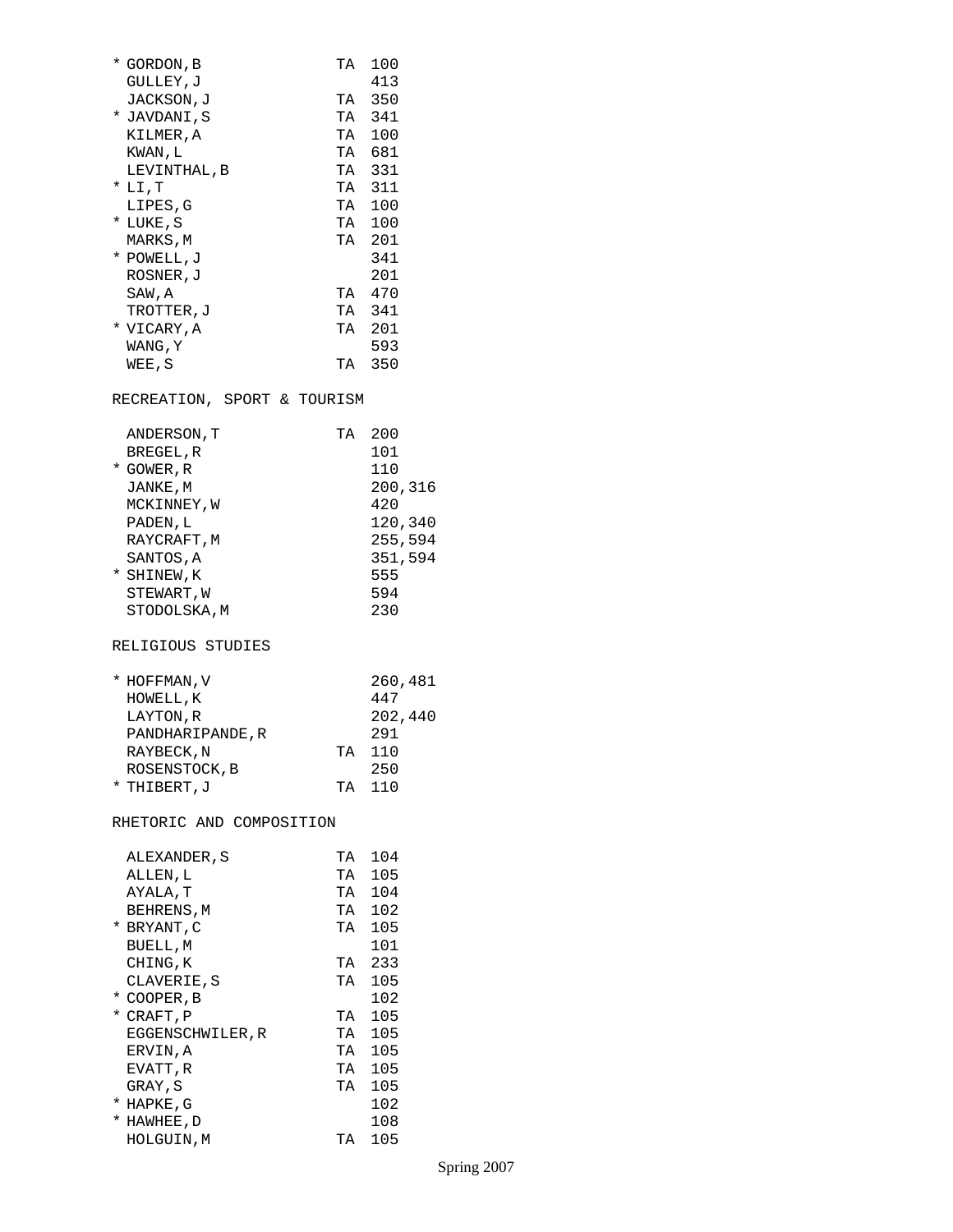| JERNIGAN, B     |    | TA 105                                                           |
|-----------------|----|------------------------------------------------------------------|
| JOHNSON, D      |    | TA 105                                                           |
| KOCH, K         |    | TA 105                                                           |
|                 |    |                                                                  |
| LEHNEN, C       |    | TA 105<br>TA 105                                                 |
| LINDSEY, M      |    |                                                                  |
| LOOKER, S       |    | $\begin{array}{cc}\n111 & 103 \\ \hline\nT A & 103\n\end{array}$ |
| * LYONS, T      |    | TA 105                                                           |
|                 |    | TA 105                                                           |
| MANN, L         |    |                                                                  |
| MIHUT, L        |    | TA 104                                                           |
| * MORRIS, D     |    | TA 233                                                           |
| NEAL, H         |    | TA 243                                                           |
|                 |    | 102                                                              |
| ODOM, M         |    |                                                                  |
| OLSON, C        | TA | 102                                                              |
| * PRICE, J      |    | 104                                                              |
| READING, A      |    | TA 108                                                           |
| RIEDE, A        | TA | 105                                                              |
|                 |    |                                                                  |
| * ROBERTS, J    |    | TA 108                                                           |
| RUNKLE, S       |    | 243                                                              |
| SCHEUER, C      |    | TA 105                                                           |
| SIMEONE, C      |    | TA 105                                                           |
|                 |    |                                                                  |
| VAN ITTERSUM, D |    | TA 105                                                           |
| VINCENT, J      |    | TA 104<br>TA 105                                                 |
| WALSTON, T      |    |                                                                  |
| WEBER, R        |    | 102,105                                                          |
|                 |    | TA 105                                                           |
| WESCOTT, M      |    |                                                                  |
| * WONG, D       |    | TA 105                                                           |
| ZEMAN, E        | TA | 105                                                              |
|                 |    |                                                                  |
| RURAL SOCIOLOGY |    |                                                                  |
| FRANKEN, J      |    | TA 100                                                           |
|                 |    |                                                                  |
| LOZANO, N       |    | TA 100                                                           |
|                 |    |                                                                  |
| SANSKRIT        |    |                                                                  |
|                 |    |                                                                  |
|                 |    |                                                                  |
| SUNDRAM, D      |    | 202                                                              |
|                 |    |                                                                  |
| SCANDINAVIAN    |    |                                                                  |
|                 |    |                                                                  |
| * SHERMAN, J    | TA | 102                                                              |
|                 |    |                                                                  |
| STENPORT, A     |    | 464                                                              |
|                 |    |                                                                  |
| SLAVIC          |    |                                                                  |
|                 |    |                                                                  |
|                 |    |                                                                  |
| BERKOVITCH, N   |    | TA 202                                                           |
| * KABANOVA, D   |    | TA 302,305                                                       |
| * KHOKHOLOVA, N | TA | 102                                                              |
| * SOBOL, V      |    | 502                                                              |
|                 |    |                                                                  |
| SOCIAL WORK     |    |                                                                  |
|                 |    |                                                                  |
| CARTER-BLACK, J |    | 551                                                              |
| COLE, S         |    | 501,506                                                          |
| * EAMON, M      |    | 505,579                                                          |
|                 |    | 531                                                              |
| GLASSGOW, E     |    |                                                                  |
| HAIGHT, W       |    | 451                                                              |
| JOHNSON, J      |    | 519,532                                                          |
| * KOPELS,S      |    | 589                                                              |
|                 |    | 507                                                              |
| LARSON, L       |    |                                                                  |
| LI,H            |    | 541                                                              |
| LINDSEY, B      |    | 507,519                                                          |
| * PIERRE, S     | TA | 200                                                              |
|                 |    |                                                                  |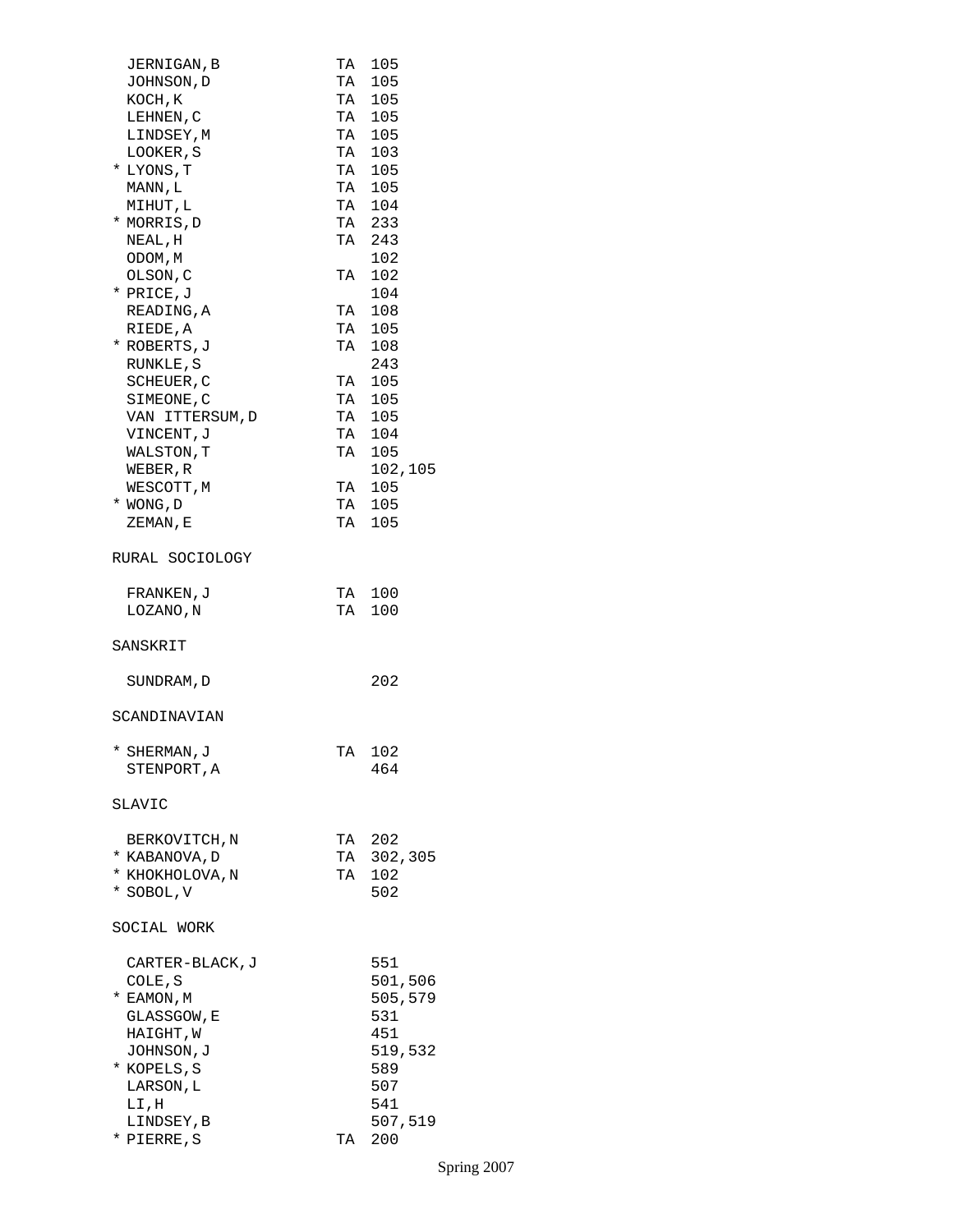| RYAN, J  | 516,541 |
|----------|---------|
| WEISS, L | 509     |

# SOCIOLOGY

|                      |                                                            | 200, 225, 373 |
|----------------------|------------------------------------------------------------|---------------|
| GHAMARI-TABRIZI, B   |                                                            | 367           |
|                      |                                                            | 380           |
| JENNINGS, L          |                                                            | 261           |
|                      |                                                            | 224,470       |
| KENDALL, K           |                                                            | 400           |
| KOGAN, M             | TA                                                         | 100           |
| LIAO, F              |                                                            | 596           |
| MARSHALL, A          |                                                            | 496           |
| NEDERVEEN PIETERSE.J |                                                            | 562           |
|                      | TA                                                         | 280           |
| STEVENS, G           |                                                            | 590           |
| WEISSINGER, S        | TA                                                         | 100           |
| ZERAI,A              |                                                            | 196,496       |
|                      | DOWNS, H<br>*<br>* GINGER, J<br>* JEONG, D<br>* NIEHANS, K | TA<br>TA      |

SPANISH, ITALIAN AND PORTUGUESE

| 202<br>ABBOTT, A<br>TA 301<br>* ALVAREZ GARCIA, J<br>TA 228<br>ALZAGA, L<br>TA 452<br>ARBAIZA, D<br>TA 122<br>BAJUS, M<br>535<br>* BECKMAN, E<br>225<br>* CAMPILLO, M<br>TA<br>TA 103<br>* CARILLA PEREZ, M<br>TA 208<br>CARRASCO, P<br>225<br>* CEREZO, A<br>CHO, S<br>TA 103<br>CIRIZA, M<br>TA 228 |
|-------------------------------------------------------------------------------------------------------------------------------------------------------------------------------------------------------------------------------------------------------------------------------------------------------|
|                                                                                                                                                                                                                                                                                                       |
|                                                                                                                                                                                                                                                                                                       |
|                                                                                                                                                                                                                                                                                                       |
|                                                                                                                                                                                                                                                                                                       |
|                                                                                                                                                                                                                                                                                                       |
|                                                                                                                                                                                                                                                                                                       |
|                                                                                                                                                                                                                                                                                                       |
|                                                                                                                                                                                                                                                                                                       |
|                                                                                                                                                                                                                                                                                                       |
|                                                                                                                                                                                                                                                                                                       |
|                                                                                                                                                                                                                                                                                                       |
|                                                                                                                                                                                                                                                                                                       |
| TA<br>122<br>CONCEPCION, N                                                                                                                                                                                                                                                                            |
| 232<br>CRESPO, N<br>TA                                                                                                                                                                                                                                                                                |
| TA 104<br>CURBELO, K                                                                                                                                                                                                                                                                                  |
| 465<br>* DELGADO, L                                                                                                                                                                                                                                                                                   |
| TA 228<br>* DEL-RIO,I                                                                                                                                                                                                                                                                                 |
| 302,588<br>* ESCOBAR, A                                                                                                                                                                                                                                                                               |
| 477<br>FOOTE, R                                                                                                                                                                                                                                                                                       |
| TA 103<br>FOWLER, J                                                                                                                                                                                                                                                                                   |
| TA 208<br>GARCIA, I                                                                                                                                                                                                                                                                                   |
| TA 228<br>GARRIDO, M                                                                                                                                                                                                                                                                                  |
| 103<br>HART, B                                                                                                                                                                                                                                                                                        |
| TA 102<br>* HENSHAW, F                                                                                                                                                                                                                                                                                |
| 501<br>HERNANDEZ, A                                                                                                                                                                                                                                                                                   |
| 142<br>* HERNANDEZ TORRE, Y<br>TA                                                                                                                                                                                                                                                                     |
| TA<br>-<br>103<br>* HESSENTHALER, A                                                                                                                                                                                                                                                                   |
| TA 102,104,199<br>* HILL, L                                                                                                                                                                                                                                                                           |
| TA 142<br>* HOLGUIN,C                                                                                                                                                                                                                                                                                 |
| 302,430<br>HUALDE, J                                                                                                                                                                                                                                                                                  |
| * KELLY, M<br>TA 141                                                                                                                                                                                                                                                                                  |
| TA 101<br>* KUNITZ,S                                                                                                                                                                                                                                                                                  |
| 122<br>TA<br>LICHTMAN, K                                                                                                                                                                                                                                                                              |
| TA 142<br>MARTOCCIO, A                                                                                                                                                                                                                                                                                |
| TA 103<br>MENDIOLA, O                                                                                                                                                                                                                                                                                 |
| TA 208<br>MILLAN, M                                                                                                                                                                                                                                                                                   |
| TA 228<br>* MUNTENDAM, A                                                                                                                                                                                                                                                                              |
| TA 401<br>PERPINAN, S                                                                                                                                                                                                                                                                                 |
| TA 141<br>* PERRET, S                                                                                                                                                                                                                                                                                 |
| TA<br>122<br>PRINCE, R                                                                                                                                                                                                                                                                                |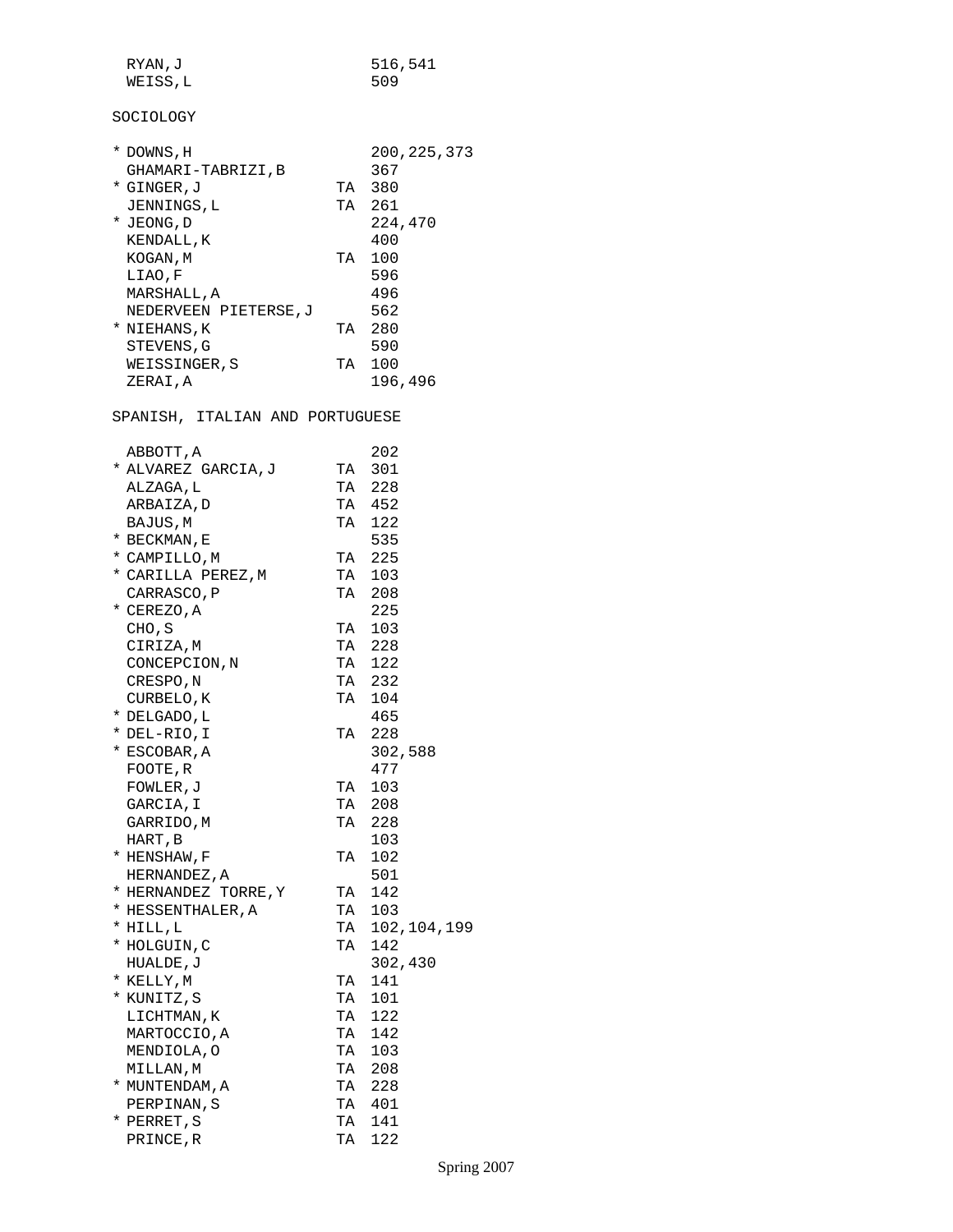| * REYES-RODRIGUEZ,A        |    | TA 228      |
|----------------------------|----|-------------|
| ROBERTS, M                 |    | TA 103      |
| ROBLES, Z                  |    | TA 101,102  |
| * ROBLES PUENTE, S         |    | TA 103      |
| ROCHA, C                   |    | 200         |
| RODGERS, D                 |    | TA 102,103  |
| RUBIO-CAMPOS, M            |    | TA 208      |
| RUIZ-MADRAZO, I            |    | TA 141      |
| RUSHING, R                 |    | 470         |
| SAALFELD, A                |    | TA 204      |
| * SHAPPECK,M               |    | TA 103      |
| * SORIA-LOPEZ, M           |    | TA 208      |
| THOME-WILLIAMS, A          |    | 400         |
| THORNHILL, D               |    | TA 200,208  |
| * TORREIRA, F              |    | TA 402      |
| VASQUEZ-ZAVALA, B          |    | TA 103      |
| VIDAL,S                    |    | TA 204      |
| VIVANCOS, A                |    | TA 103      |
| <b>WILCOX, J</b>           |    | 452,528     |
| WOLF, U                    |    | TA 141      |
| SPECIAL EDUCATION          |    |             |
|                            |    |             |
| * CAREY, Y                 |    | 471         |
| DYMOND, S                  |    | 448         |
| HALLE, J                   |    | 583,590,593 |
| HERTZOG, N                 |    | 416         |
| * JOBE, M                  |    | 510         |
| LAUMANN, B                 |    | 426         |
| LEE, S                     |    | 441         |
| * MONDA-AMAYA, L           |    | 590         |
| * OSTROSKY,M               |    | 566         |
| PIANFETTI, E               |    | 312         |
| SANTOS, R                  |    | 117         |
| * SCOTT, J                 |    | TA 566      |
| SPEECH AND HEARING SCIENCE |    |             |
| BRAND, J                   |    | 221         |
| DRAMIN WEISS, S            |    | 221         |
| FISHER, K                  | TA | 270         |
| JOHNSON,C                  |    | 532         |
| VESOTA, J                  |    | TA 270      |
| SPEECH COMMUNICATION       |    |             |
|                            |    |             |
| * AKHTAR,0                 |    | TA 101      |
| ARNOLD, S                  | TA | 112         |
| * BEARD, R                 | TA | 112         |
| BESEL, R                   |    | TA 101      |
| BLUM, R                    |    | TA 112      |
| * BOND, B                  |    | TA 321      |
| CAMPBELL, P                |    | TA 112      |
| CARNETT, S                 |    | TA 101      |
| * CLARK, R                 |    | 321,496     |
| * CLYDER, P                |    | TA 101      |
| COE, K                     | TA | -220        |
| COOPER, T                  | TA | -220        |
| COSTELLO, T                |    | 101         |
| DAVIS,K                    |    | 101         |
| * DONOVAN-KICKEN, E        |    | TA 435      |
| * DROGOS, K                | TA | 101         |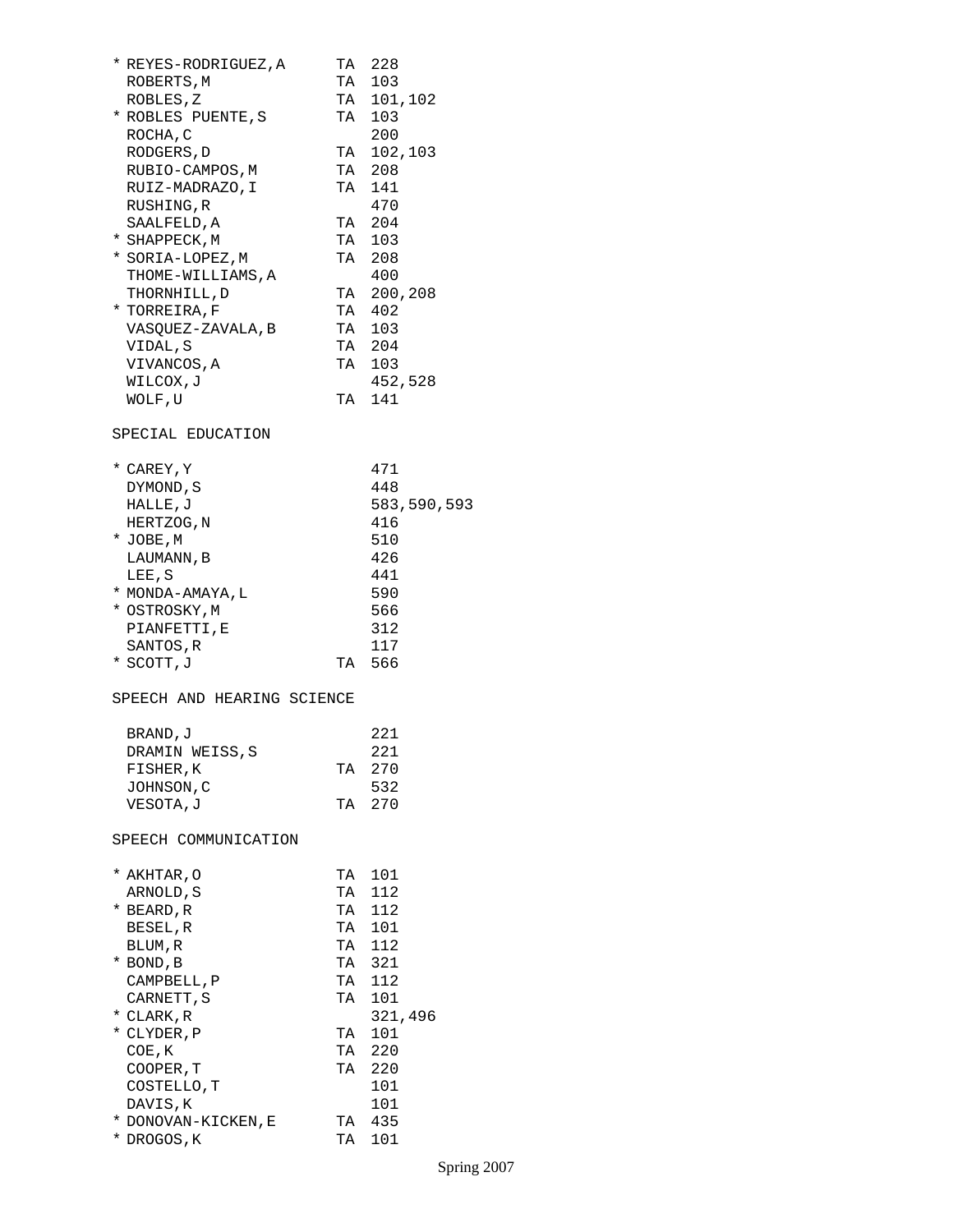| * ECKSTEIN, J     | TA       | 199     |
|-------------------|----------|---------|
| FARRITOR, J       | TA       | 101     |
| GARCIA, M         | TA       | 113     |
|                   |          | 101     |
| HALS, M           | TA<br>TA |         |
| * HARMON, A       |          | 112     |
| HARNDEN, B        | TA       | 101     |
| HARRISON, K       |          | 529     |
|                   |          | 396,496 |
| * HARTNETT, S     |          |         |
| * HINKLE, L       | TA       | 101     |
| * HOLLEY, K       |          | 101     |
| * JENSEN, J       | TA       | 101,421 |
| JENSEN, R         | TA       | 496     |
|                   |          |         |
| JOHNSTON, E       | TA       | 101     |
| KNAPP, J          | TA       | 211     |
| KNOBLOCH, L       |          | 437     |
| * KOSENKO,K       |          | TA 462  |
|                   | TA       | 101     |
| KRAMER, N         |          |         |
| * KURTZ, B        |          | TA 112  |
| LARSON, D         |          | TA 354  |
| * LICCIARDELLO, V |          | TA 321  |
| MARTINS,N         |          | 101     |
|                   |          |         |
| * MILLER, L       | TA       | 102     |
| MORIARTY, C       | TA       | 321     |
| NASH, S           | TA       | 101     |
| OSTERHOUT, J      |          | 112     |
| PARRIS, M         | TA       | 112     |
|                   |          |         |
| PHAM, V           | TA       | 101     |
| POOLE, M          |          | 413     |
| * PRIGG,E         | TA       | 102     |
| * QUINTERO, J     | TA       | 277     |
|                   |          |         |
| * RAMEY, M        | TA       | 230     |
| SANDVIG, C        |          | 529     |
| * SCOTT, A        | TA       | 230     |
| * SEAMAN,A        | TA       | 323     |
|                   | TA       |         |
| SPILKER, P        |          | 101     |
| STENGRIM, L       | TA       | 101     |
| STEWART, J        |          | TA 101  |
| * STONE, A        |          | TA 112  |
| * SURRATT, J      | TA       | 101     |
|                   |          |         |
| TEWKSBURY, D      |          | 277     |
| VELEZ, M          | TA       | 112     |
| WALKER, L         | TA       | 101     |
| YOUNGS, J         | TA       | 112     |
|                   |          |         |
| STATISTICS        |          |         |
|                   |          |         |
| FIREMAN, E        |          | 100     |
| $*$ HE, X         |          | 426,578 |
|                   |          |         |
| MARTINSEK, A      |          | 427     |
| * MARDEN, J       |          | 511     |
| OMBAO, H          |          | 430     |
| STEPANOV, A       |          | 410,420 |
| UNGER, D          | TA       | 427     |
|                   |          |         |
| ZENG, Y           |          | TA 400  |
| THEATRE           |          |         |
|                   |          |         |
| * ANDERSON, R     |          | 175,476 |
| * BEST, M         |          | 417     |
| DAVIS, P          |          | 462     |
| HOHMAN, V         |          | 262,467 |
| LEE, E            |          | 260     |
|                   |          |         |